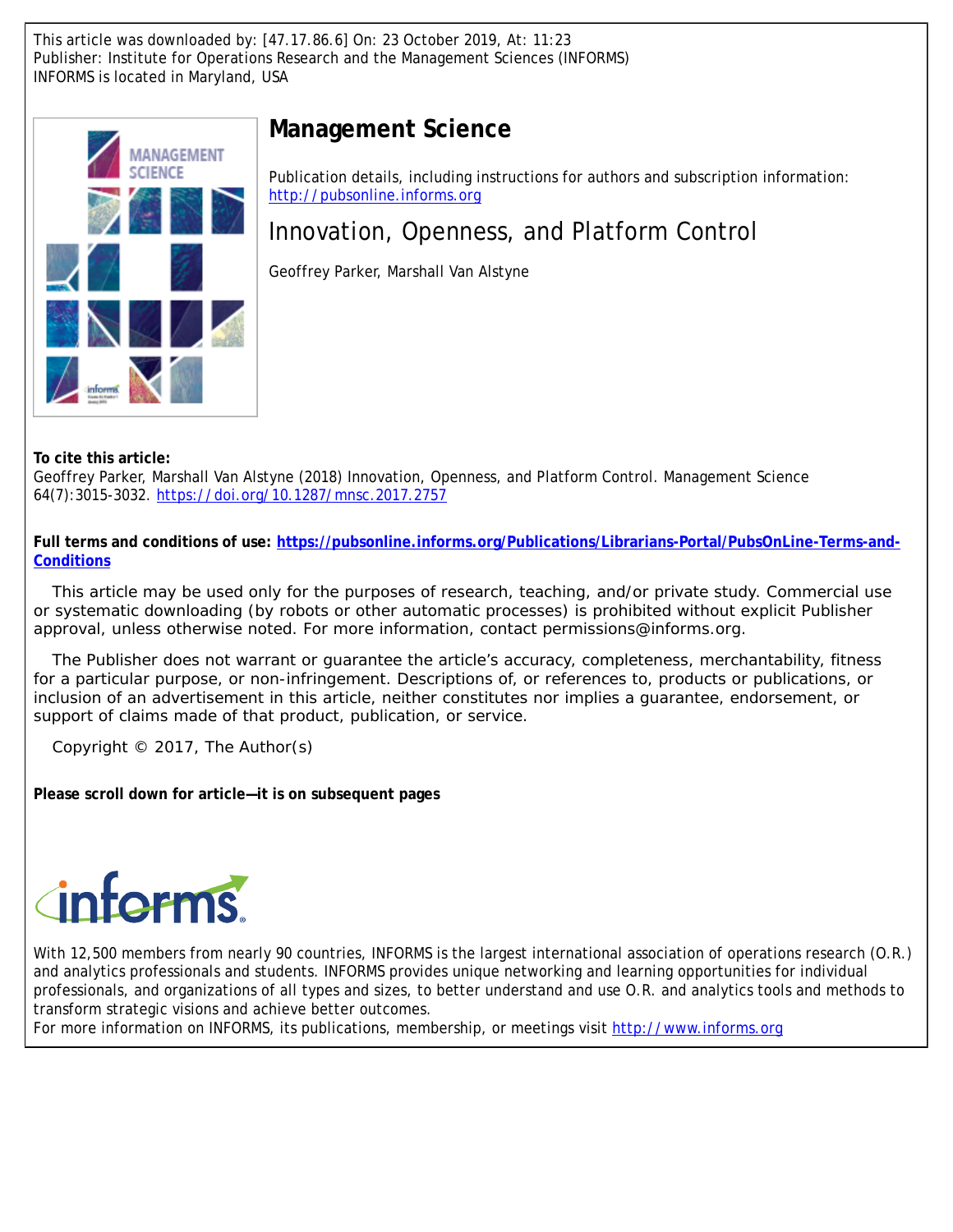

# **Innovation, Openness, and Platform Control**

# **Geoffrey Parker,<sup>a</sup> Marshall Van Alstyne<sup>b</sup>**

**<sup>a</sup>** Thayer School of Engineering, Dartmouth College, Hanover, New Hampshire 03755; **<sup>b</sup>** Questrom School of Business, Boston University, Boston, Massachusetts 02215

Contact: [geoffrey.g.parker@dartmouth.edu,](mailto:geoffrey.g.parker@dartmouth.edu) D<http://orcid.org/0000-0002-7160-6451> (GP); [mva@bu.edu](mailto:mva@bu.edu) (MVA)

| Received: February 8, 2012                                                                                                                                                                                                                                                                                              | <b>Abstract.</b> Suppose that a firm in charge of a business ecosystem is a firm in charge of a                                                                                                                                                                                                                                                                                                                                                                                                                                                                                                                                                                                                                                                                                                                                                                                                                                                                                                                                                                                                                 |
|-------------------------------------------------------------------------------------------------------------------------------------------------------------------------------------------------------------------------------------------------------------------------------------------------------------------------|-----------------------------------------------------------------------------------------------------------------------------------------------------------------------------------------------------------------------------------------------------------------------------------------------------------------------------------------------------------------------------------------------------------------------------------------------------------------------------------------------------------------------------------------------------------------------------------------------------------------------------------------------------------------------------------------------------------------------------------------------------------------------------------------------------------------------------------------------------------------------------------------------------------------------------------------------------------------------------------------------------------------------------------------------------------------------------------------------------------------|
| Revised: January 14, 2013; December 3, 2013;<br>June 28, 2014; November 11, 2014; March 16,<br>2015; October 18, 2015; October 9, 2016<br>Accepted: November 1, 2016<br><b>Published Online in Articles in Advance:</b><br>August 11, 2017<br>https://doi.org/10.1287/mnsc.2017.2757<br>Copyright: © 2017 The Author(s) | microeconomy. To achieve the highest growth rate, how open should that economy be?<br>To encourage third-party developers, how long should their intellectual property interests<br>last? We develop a sequential innovation model that addresses the trade-offs inherent in<br>these two decisions: (i) Closing the platform increases the sponsor's ability to charge for<br>access, while opening the platform increases developer ability to build upon it. (ii) The<br>longer third-party developers retain rights to their innovations, the higher the royalties<br>they and the sponsor earn, but the sooner those developers' rights expire, the sooner<br>their innovations become a public good upon which other developers can build. Our<br>model allows us to characterize the optimal levels of openness and of intellectual prop-<br>erty (IP) duration in a platform ecosystem. We use standard Cobb-Douglas production<br>technologies to derive our results. These findings can inform innovation strategy, choice<br>of organizational form, IP noncompete decisions, and regulation policy. |
|                                                                                                                                                                                                                                                                                                                         | History: Accepted by Chris Forman, information systems.<br>Open Access Statement: This work is licensed under a Creative Commons Attribution 4.0 International<br>License. You are free to copy, distribute, transmit and adapt this work, but you must attribute<br>this work as "Management Science. Copyright © 2017 The Author(s). https://doi.org/10.1287/<br>mnsc.2017.2757, used under a Creative Commons Attribution License: https://creativecommons<br>.org/licenses/by/4.0/."<br><b>Funding:</b> Financial support from CISCO, International Post Corporation, Microsoft, SAP, Thomson<br>Reuters, and the U.S. National Science Foundation [Grant SES-0925004] is gratefully acknowledged.                                                                                                                                                                                                                                                                                                                                                                                                          |

Keywords: open innovation • sequential innovation • platforms • R&D spillovers • intellectual property • bundling • two-sided networks • **two-sided markets • standards setting organizations**

# **1. Introduction**

At the end of 2016, four of the top five public firms by market capitalization used platform business models.<sup>[1](#page-17-0)</sup> Of these firms, Apple nearly went bankrupt because it used closed technology (West et al. [2006\)](#page-18-0), while Google only debuted as a public company in 2004. An open platform business model offers distinct economic advantages because it allows a firm to harness external innovation as a complement to internal innovation (Chesbrough [2003\)](#page-17-1). While prevalent in informationintensive industries such as search (Google), operating systems (Microsoft), and video games (Sony), open platforms have emerged in aerospace (Lockheed Martin), food spices (McCormick), T-shirts (Thread-less), 3-D printing (MakerBot), and shoes (Nike).<sup>[2](#page-17-2)</sup> Yet managing open innovation creates unique managerial challenges because outsiders respond differently than insiders. Despite considerable research on prices, quantities, incentives, contracts, and network effects, Yoo et al. [\(2010\)](#page-18-1) note that little formal analysis investigates the ecosystem decisions of business platforms.

We address the gap in the literature by modeling innovation decisions that include a developer ecosystem. Essentially, we propose that a firm in charge <span id="page-1-1"></span><span id="page-1-0"></span>of a business platform is a firm in charge of a microeconomy. Like a social planner, it can coax but it cannot coerce third parties into innovation behavior that enhances ecosystem welfare. Unlike a social planner, it favors profits that it derives from the platform and it may not know all potential developers who could add value. Interpreting a firm in this way suggests at least three decisions beyond correctly setting prices. First, the firm can choose to give away intellectual property (IP). This helps developers to innovate, but the firm must determine how much value to give away and how much it will get from developers in return. Second, the firm can choose to absorb developer intellectual property. This goes beyond taxing their sales to taking their ideas in order to disseminate them throughout the ecosystem. Absorbing an innovation reduces its value to the developer who made it, but distributing it enhances the value received by others. Third, beyond the granting and taking of IP, the firm conditions its optimal choices on technical risk and IP reuse. Technical risk affects experimentation while IP reuse affects innovation. Interactions among these factors imply that terms of developer participation have a downstream effect on research and development (R&D) spillovers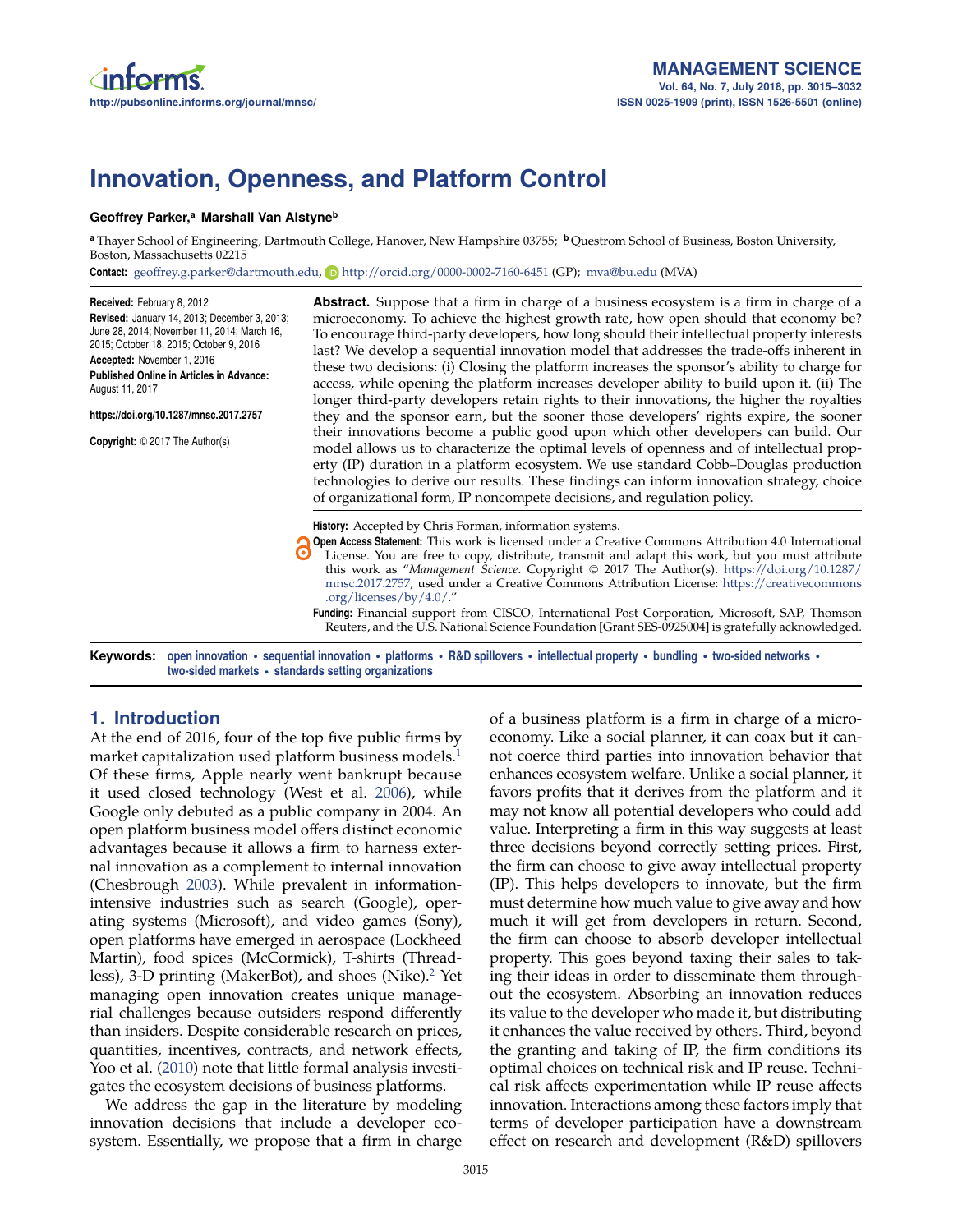We analyze the opening of intellectual property as the degree to which the lead firm gives up platform value to third-party developers. On the one hand, these developers can extend the platform's utility to end users and can create revenue streams that the lead firm can tax. On the other hand, loss of control over open technology sacrifices direct profits and creates the threat of more intense competition. Thus, sharing technology affects not only the innovative capacity of developers, but also the pricing power of the platform sponsor.

In addition, we analyze the optimal duration of developer property rights. Analysis proceeds by considering when a sponsor should absorb developer innovations into the platform and then make these features available to the entire market. There is strong precedent for platform sponsors to appropriate developer innovations, which has the effect of ending their IP exclusivity. Whether through internal development or acquisition, and whether coercively or not, platform sponsors such as Apple, Cisco, Facebook, Google, Intel, MakerBot, Microsoft, and SAP have routinely absorbed innovations developed by ecosystem partners. Cisco, for example, bundles new network features that have appeared among multiple developer products. "Developers don't like it but realize it's good for the ecosystem."[3](#page-17-3) Facebook has copied features from multiple developers including Snapchat, Foursquare, and Groupon (Manjoo [2012\)](#page-18-2), which it then exposes through new application programming interfaces (APIs). Users of MakerBot developed a new design in order to fix a 3-D printer flaw that could be printed on the faulty printer itself (Husney [2014\)](#page-18-3). After testing, MakerBot absorbed and made official the new design. Microsoft has absorbed innovations such as disk defragmentation, encryption, streaming media, and web browsing (Jackson [1999\)](#page-18-4), then opened APIs to allow access to these new layers. SAP publishes an 18–24 month roadmap alerting developers that they will not face competition or appropriation during this period. After that, any strategic complements may be absorbed to increase functionality of the core platform. On the one hand, a decision not to end developers' property rights can increase their profits, which the sponsor can tax. On the other hand, this prolongs monopoly distortions and prevents valuable new features from becoming community standards. The sponsor thus faces a choice: by extending developers' interests, the sponsor might enjoy higher rents on

existing innovations but, by ending developer's interests, the sponsor might increase user adoption and R&D spillovers on future innovations.

A sponsor's decisions about how much to open the platform and when to absorb developers' innovations are critical parts of an ecosystem strategy. These decisions drive adoption and harness developers as an extension of the sponsor's own production function. Netscape founder and Silicon Valley investor Marc Andreessen [\(2007\)](#page-17-4) describes the increased innovation that platform code sharing can facilitate:

You can provide an open source ecosystem *within* your platform to let users freely share code with one another. . . . You can, in essence, have your own open source dynamic within your [for profit] platform—in the best case allowing users to clone and modify one another's applications with a level of ease that the software industry has never seen. The rate of rapid evolutionary development that can result from this approach will, I think, be mind-boggling as it plays out.

Though competitors play a role, platform management decisions focus on end users and third-party developers, who may or may not be known to the sponsor and who can find it beneficial to participate in the platform. Developers often have ideas that the sponsor has not considered and resources that the sponsor does not control. This issue is also described by Andreessen [\(2007\)](#page-17-4).

A "platform" is a system that can be programmed and therefore customized by outside developers—users— -and in that way, adapted to countless needs and niches that the platform's original developers could not have possibly contemplated, much less had time to accommodate.

<span id="page-2-0"></span>To gain access to outside developer resources, many platform sponsors have devised default contracts, enabling what is often referred to as "permissionless innovation" (Cerf [2012\)](#page-17-5) with appropriate incentives such that even developers not known to the sponsor respond by producing for the sponsor's platform.

As a motivating example, note that contrasting strategies appear to have played a role in the rise of Facebook and the demise of MySpace. In 2005, Facebook membership initially surged when the platform opened from the exclusive ".edu" to the ".com" domain; then it surged again in 2007 upon opening to third-party developers (Piskorski et al. [2012\)](#page-18-5). Specifically, Facebook's strategy focused on creating a robust platform that allowed third-party developers to build new applications. In contrast, MySpace kept all development in-house, a decision that MySpace cofounder Chris DeWolfe later lamented:

"We tried to create every feature in the world and said, 'O.K., we can do it, why should we let a third party do it?' " says [MySpace cofounder] DeWolfe. "We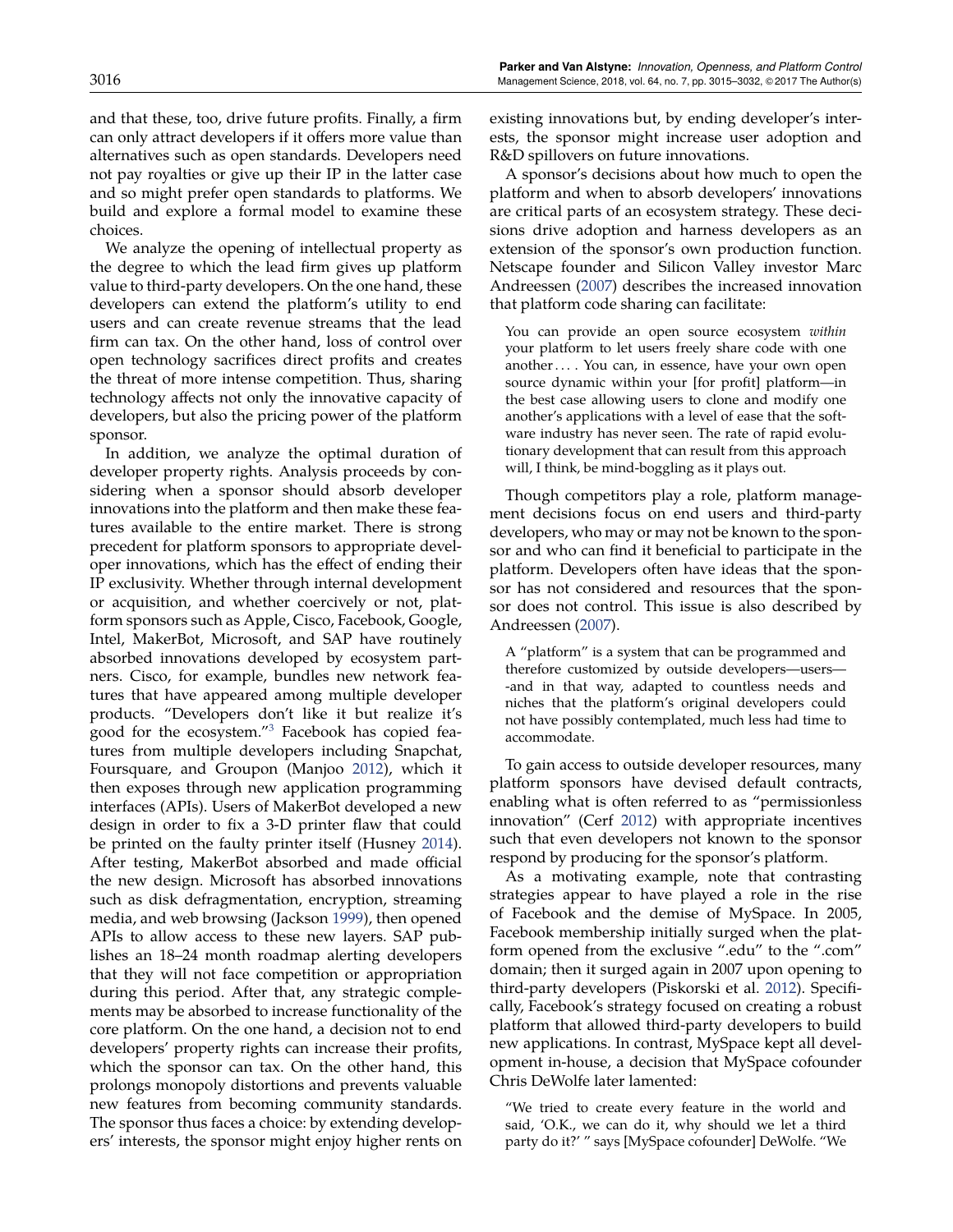should have picked 5 to 10 key features that we totally focused on and let other people innovate on everything else." (Gillette [2011,](#page-17-6) p. 57)

The analysis below explores how a sponsor's decisions about how much to open a platform and how long to extend developer property rights move with exogenous factors such as production technology and code reusability. To compare the firm's profit optimization with the public's welfare optimization, we analyze the same choices from the perspective of a social planner, that is, in terms of creating the greatest good for the greatest number. We then extend the model to consider how technological uncertainty affects platform choices. Finally, from the developer perspective, we consider whether developers prefer to join a platform or an open standard. The former taxes and takes their innovations while the latter leaves their innovations unregulated. We conclude by making connections to other literatures, reviewing the theoretical contributions of our model, and outlining the strategic and policy implications of our findings.

To the best of our knowledge, this is the first paper to add a production function to a model that includes a platform, end users, and developers. The state-ofthe-art contributions in the two-sided literature (Parker and Van Alstyne [2000b,](#page-18-6) [2005;](#page-18-7) Rochet and Tirole [2003;](#page-18-8) Weyl [2010\)](#page-18-9) do not consider developer production functions. The most heavily cited papers in the sequential innovation literature—Green and Scotchmer [\(1995\)](#page-17-7), Chang [\(1995\)](#page-17-8), Bessen and Maskin [\(2009\)](#page-17-9)—use only probabilistic innovation. The most heavily cited analytic models of optimal duration of intellectual property (IP) rights—e.g., Gilbert and Shapiro [\(1990\)](#page-17-10), Klemperer [\(1990\)](#page-18-10)—do not treat sequential innovation or downstream reuse. Our model directly addresses the question of how to manage sequential innovation and by doing so finds, in contrast, that IP duration is not arbitrarily long. Our model also responds to the challenge that "although the era of open innovation has begun for many firms, we still lack a clear understanding of the mechanisms, inside and outside of the organization, when and how to fully profit from the concept" (Enkel et al. [2009,](#page-17-11) p. 312). This literature has, for the most part, avoided formal models presumably because of the complexity of the problem. For example, see the edited volume *Open Innovation* by West et al. [\(2006\)](#page-18-0).

# **2. Literature**

Before reviewing the literature on sequential innovation, openness, and private ordering, we first highlight papers that define platform ecosystems. Boudreau [\(2010\)](#page-17-12) defines platforms as the components used in common across a product family. Platform functionality can be extended by third parties and are subject to network effects (Eisenmann et al. [2011;](#page-17-13) Evans et al. [2006;](#page-17-14) Parker and Van Alstyne [2000a,](#page-18-11) [b,](#page-18-6) [2005\)](#page-18-7). Further, platforms are building blocks serving as a foundation for constructing complementary products and services (Gawer and Cusumano [2002,](#page-17-15) [2008;](#page-17-16) Gawer and Henderson [2007\)](#page-17-17), or as systems for matching buyers and suppliers who transact with each other using system resources (Hagiu and Wright [2015\)](#page-17-18) or sales channels (Ceccagnoli et al. [2012\)](#page-17-19). Tee and Woodard [\(2013\)](#page-18-12) describe the effect of cross layer interactions on platform governance.

We define a platform business model as an open standard together with a default contract. The standard provides the technological real estate upon which developers build. The contract provides the mechanism that motivates and controls developer behavior. Both are published in the sense that ex ante negotiation is unnecessary and developers need not disclose their identities or ideas before choosing to invest. Default contracts may, however, bind developer behavior as with Twitter's restrictions on in-app advertising or Apple's restrictions on off-platform purchases.

# **2.1. Sequential and Recombinant Innovation**

Our formal analysis is rooted in the sequential innovation and idea recombination literature. The stacking and recombination of ideas can provide increasing returns and innovation spillovers (Weitzman [1998\)](#page-18-13). Hargadon [\(2003\)](#page-17-20) argues that innovators rarely come up with completely novel ideas; instead, they recombine old ideas into new ones, adapting them from one context to another. Our model captures this process, allowing a given developer to reuse earlier innovations of other developers. Chang [\(1995\)](#page-17-8) and Green and Scotchmer [\(1995\)](#page-17-7) find that, to increase innovation, a lead organization (the platform sponsor, in our context) should capture profits from follow-on innovators and establish longer patents (the duration of intellectual property rights for third-party developers, in our context). Gilbert and Shapiro [\(1990\)](#page-17-10) and Landes and Posner [\(2003\)](#page-18-14) examine patent length and breadth as stimuli to innovation. They find that longer but narrower patents are superior to shorter but broader patents. We extend, but modify, the conclusions of this literature by finding that limited-duration property rights are often better for both sponsor and developer. Similarly, Partha and David [\(1994\)](#page-18-15) and Benkler [\(2002\)](#page-17-21) find that property rights should have short or zero duration. In contrast, we do not find zeroduration patents to be optimal. To support our claims, we develop a two-stage model of sequential innovation and add a recursive production function to capture idea recombination. This model allows a firm to control downstream innovation through its choices. The model then gives the firm control over two key constructs: the level of platform openness and the duration of developer property rights.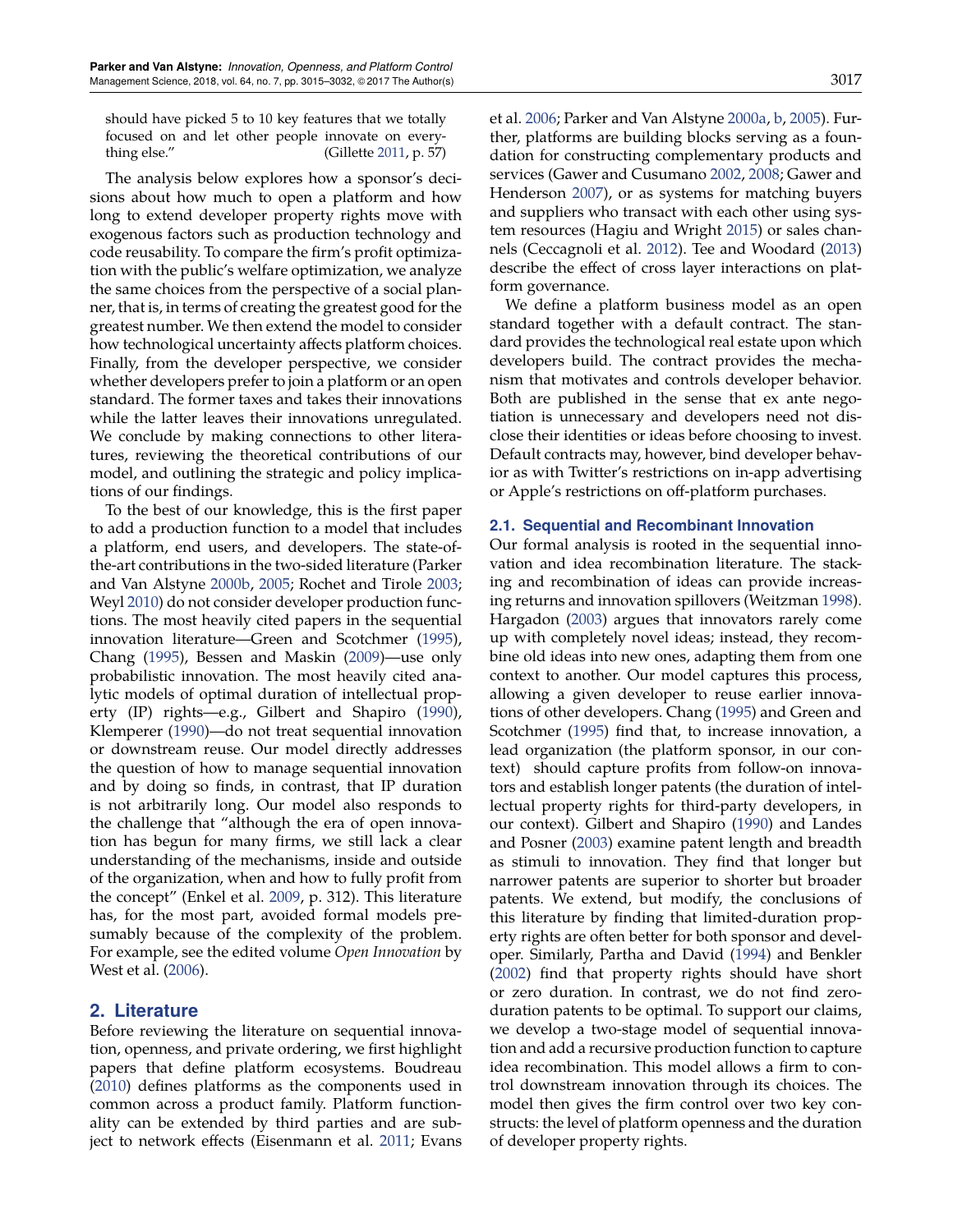# **2.2. Openness**

Our understanding of the openness construct is informed by the following literature. A platform is more "open" to the extent that it places fewer restrictions on participation, development, or use across its distinct roles, whether for developer or end user (Eisenmann et al. [2009\)](#page-17-22). We conceive of complete openness, that is, the absence of control at the platform level, as a fully unrestricted open standard. Another factor distinguishing open from closed systems is the choice of governance model (Laffan [2011\)](#page-18-16), which we conceive of as the ability to bundle developer innovation (described below) and the decision whether to vertically integrate. Choosing the optimal level of openness is critical for firms that create and maintain platforms (Boudreau [2010,](#page-17-12) Chesbrough [2003,](#page-17-1) Eisenmann et al. [2009,](#page-17-22) Gawer and Cusumano [2002,](#page-17-15) Gawer and Henderson [2007,](#page-17-17) West [2003\)](#page-18-17). This decision entails a trade-off between growth and appropriation (West [2003\)](#page-18-17). Opening a platform can spur growth by harnessing network effects, reducing end-user fears of lock-in, and stimulating downstream production. At the same time, opening a platform typically reduces user switching costs, increases forking and competition, and reduces the sponsor's ability to capture rents. Empirical estimates of innovation based on level of openness exhibit an inverted U shape (Boudreau [2010,](#page-17-12) Laursen and Salter [2005\)](#page-18-18), suggesting that firms can optimize their levels of openness. Our choice to model openness as a continuum follows Valloppillil et al. [\(1998\)](#page-18-19), Parker and Van Alstyne [\(2009\)](#page-18-20), and Laffan [\(2011\)](#page-18-16).

# **2.3. Private Ordering and Time as Limits on Developer Property Rights**

Our second choice construct is the platform contract that controls the duration of developer property rights. The mechanism for such a contract is articulated in the law and economics literature on "private ordering," which is governance via private contract that seeks to achieve welfare gains higher than those provided by a system of public laws (Eisenberg [1976\)](#page-17-23). Because public laws do not account for information asymmetry and necessitate one-size-fits-all regulation, private ordering can yield better results than uniform law for both sponsor and developer (Williamson [2002\)](#page-18-21). Remarking on the arbitrariness of U.S. patent durations, Judge Giles Rich, of the U.S. Court of Customs and Patent Appeals, notes that these durations are grounded in social constructs from the time of Paul Revere (Schrage [1991\)](#page-18-22). In 1790, the term of apprenticeship lasted seven years, leading Congress to offer protection initially for two, then later for three apprenticeships. They finally compromised on two and a half apprenticeships, i.e., 17 years from the date of issue. The current 20-year term from the date of filing reconciles U.S. law with international law. Little evidence suggests that innovation should occur at the same pace in software,

hardware, pharmaceuticals, foodstuffs, and sporting goods. Recombination of ideas might also occur at different rates. Contracts that use private ordering can reshape developer property rights in order to make ideas available to other developers with the goal of fostering higher rates of innovation. A platform can bundle new features into the platform and expose new APIs. Whereas other studies analyze bundling for its ability to capture rents (Salinger [1995,](#page-18-23) Bakos and Brynjolfsson [1998,](#page-17-24) McAfee et al. [1989\)](#page-18-24) or provide competitive advantage (Nalebuff [2004,](#page-18-25) Eisenmann et al. [2011\)](#page-17-13), our approach focuses on R&D spillovers. Prior literature characterizes R&D spillovers as knowledge externalities that increase the productive capacity of a region (Audretsch and Feldman [1996\)](#page-17-25) or increase the growth of whole economies (Edwards [2001\)](#page-17-26). In contrast, a platform-mediated spillover increases the productive capacity of microeconomy partners via a continuous process of innovation absorption and redistribution. Developers can then build on each other as well as on the platform. This term can efficiently adjust to such factors as the size of the developer pool, the production technology, and the extent to which one idea can be reused or recombined with another.

# <span id="page-4-0"></span>**3. The Model**

We develop a three-stage model of sequential innovation that includes a platform sponsor, third-party developers, and end consumers. In this economy, developers produce output using platform resources: open code, APIs, and system developer toolkits (SDKs). End users consume both the platform and the developers' output.

In our model, the platform sponsor offers a one-time take-it-or-leave-it contract to developers whose only choice is to participate or not. In the first stage, the platform sponsor partially opens its technology, giving away IP, such that developers can innovate upon it. Extending this IP, developers sell to users and share revenues with the platform. At the end of this stage, the platform absorbs all IP extensions. In the second stage, the platform sponsor stimulates cumulative innovation further by giving away all new IP extensions from stage 1. Developers again extend the platform and share revenues with the sponsor now for a second time. After revenues are realized in stage 2, the sponsor absorbs all cumulative IP extensions and the model ends. For simplicity, all revenues are assumed to be collected at the beginning of each stage; stages 1 and 2 are assumed to have equal length *t*. Parameter definitions are listed in Table [1;](#page-5-0) Figure [1](#page-5-1) illustrates model timing.

The central questions for the platform sponsor are (i) what proportion of the platform should the sponsor open to developers, represented by parameter  $\sigma \in$  $[0, \infty)$ , and (ii) how long should the sponsor let developers keep their new IP, represented as  $t \in [0, \infty)$ ? Note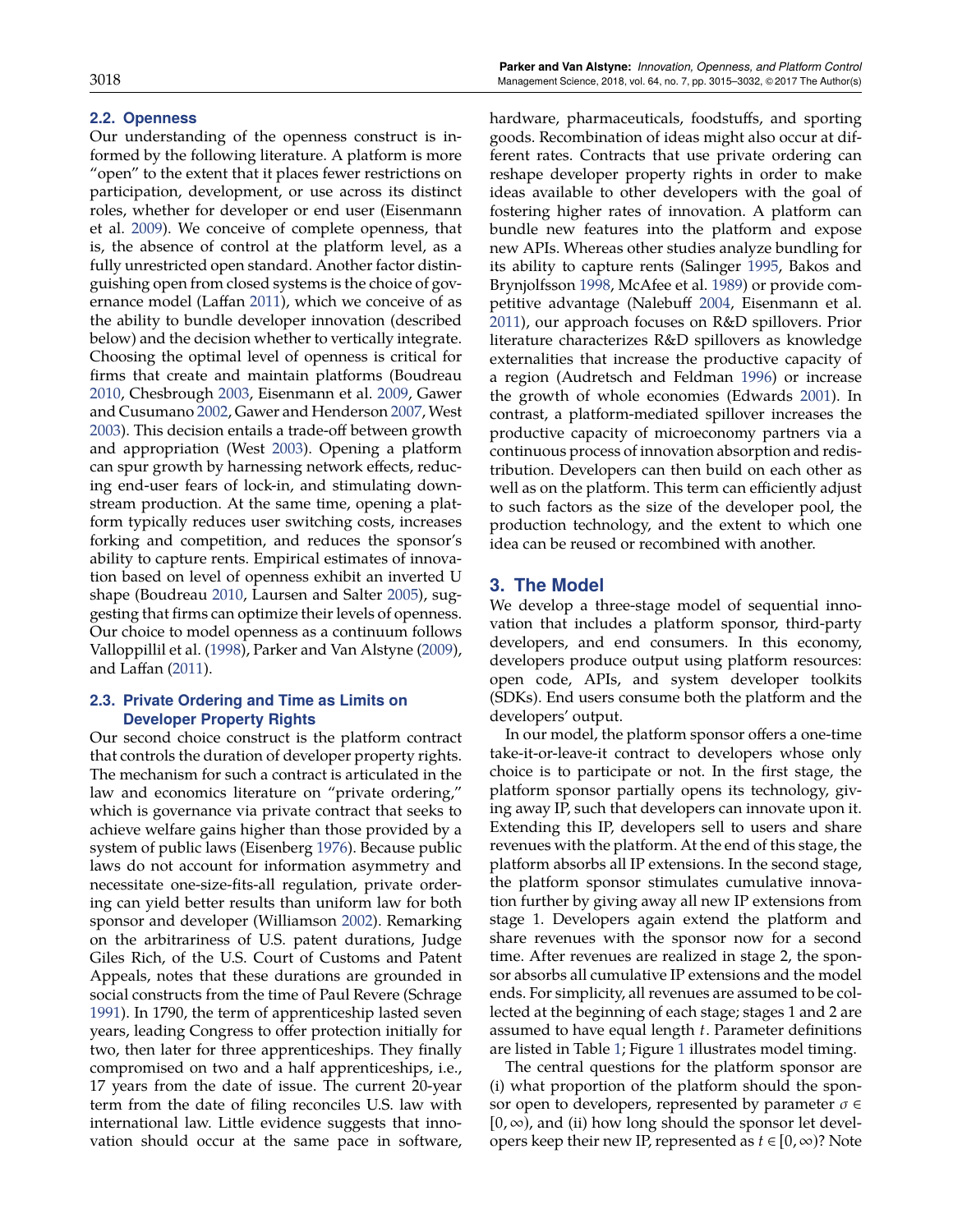<span id="page-5-0"></span>**Table 1.** Platform Sponsor Chooses σ and *t* (Equivalently δ) to Maximize  $\pi_{ps}$ 

| Variable                       | Paremeter interpretation                                                                                                         |  |  |
|--------------------------------|----------------------------------------------------------------------------------------------------------------------------------|--|--|
| σ                              | Share of platform $\frac{6}{6}$ opened to developers                                                                             |  |  |
| $t, \delta$                    | Time until exclusionary time expires (discount $\delta = e^{-rt}$ )                                                              |  |  |
| $\alpha$                       | Technology in Cobb-Douglas production                                                                                            |  |  |
| F, c                           | Fixed and marginal costs                                                                                                         |  |  |
| k                              | Coefficient of reuse                                                                                                             |  |  |
| N                              | Numbers of developers                                                                                                            |  |  |
| p                              | Price of individual developer applications $p = v(1 - \delta)$                                                                   |  |  |
| $\overline{\upsilon}$          | Value, per unit, of developer output                                                                                             |  |  |
| V                              | Stand-alone value of sponsor's platform                                                                                          |  |  |
| $y_i$                          | Output of developers in stage <i>i</i> and input to developers<br>in stage $i + 1$ with $y_i = k y_{i-1}^{\alpha}$ and $y_0 = S$ |  |  |
| $\omega$                       | Probability of success for a given innovation                                                                                    |  |  |
| $\pi_{\scriptscriptstyle{ps}}$ | Platform sponsor profit function                                                                                                 |  |  |
| $\pi_d$                        | Developer profit function                                                                                                        |  |  |

that a platform sponsor might reasonably choose  $\sigma > 1$ in cases where the value of subsidizing developers exceeds the cost. $4$ 

<span id="page-5-3"></span>Developers can charge end consumers over one stage of duration *t*; that is, developers may charge users so long as their extensions are not "open." At the end of each stage, the sponsor absorbs all extensions into the core platform and opens them. Developers can build freely on each others' open code once the stage ends. Platform policy thus parallels a period of patent protection. We represent sequential innovation as two exclusive stages  $t_1$  and  $t_2$ . If the platform sponsor chooses  $t_1 = \infty$  and does not "expire" first-stage output, then there is no new output in the second stage.

We model a single developer and single end user, then add multiple developers in Section [4.](#page-9-0) As in Chang [\(1995\)](#page-17-8), a user has uniform value *v* for each unit of developer output and a uniform value *V* for the platform. The sponsor may sell the platform for *V* or share σ*V* freely with developers, in which case platform sales fall to  $(1 - \sigma)V$ . Open innovation implies that the sponsor forgoes sales of the "free" resource (West [2003\)](#page-18-17). In the two-sided literature, σ*V* can be seen as a developer-side subsidy. A developer uses Cobb–Douglas production technology to produce output  $y = kx^{\alpha}$ . As in standard industrial organization models (Tirole [1988\)](#page-18-26), *k* represents real output per unit input, and  $\alpha \in (0,1)$  represents diminishing returns technology. Initially, there are no costs of production.

We introduce fixed  $F$  and variable  $cy^{1/\alpha}$  costs in Section [3.2.](#page-7-0) In the first round, developers use the platform's open resource  $\sigma V$  as input. Open code lasts only one round because of technological obsolescence. This prevents developers from reusing free code more than once, although such reuse would only strengthen the case for openness.

The output of stage 1 is  $y_1 = k(\sigma V)^{\alpha}$  and that of stage 2 is  $y_2 = k(y_1)^\alpha = k^{1+\alpha} (\sigma \overline{V})^{\alpha^2}$ . Developer innovation is thus recursive. Although the production function stays constant, the effect of reuse rises from *k* to *kk*<sup>α</sup> and the effect of technology changes from  $(\sigma V)^{\alpha}$  to  $((\sigma V)^{\alpha})^{\alpha}$ . Depending on production function specifics (the interplay of reuse and technology), an input subsidy to  $y_1$  has the potential to provide an even larger input subsidy to *y*<sup>2</sup> . By contrast, if the sponsor chooses a closed platform, then developers produce nothing. We explore developer adoption of an open standard, thereby avoiding the platform, as an alternative in Section [4.](#page-9-0)

The decision to expire developers' IP rights limits their profits. Although consumers value each unit of output at *v*, they can also wait until a new innovation is bundled into the platform and thus becomes freely available. This implies that consumers are not willing to pay more than the difference between their maximum willingness to pay today, *v*, and the present value δ*v* of the good that they will receive at price zero after time *t*. Thus, platform openness restricts price to *v* − *p* ≥ δ*v*, which implies that developers may set a maximum price  $p = v(1 - \delta)$ . If the IP rights never expire, developers may charge the monopoly price *p*  $v(1 - 0) = v$ , but if expiration happens immediately, developers may charge only the competitive price  $p =$  $v(1-1) = 0$ . To connect discount  $\delta$  to duration *t*, note that  $\delta = e^{-rt}$ . Table [1](#page-5-0) summarizes variable definitions.

Platform sponsors share in the innovation profits of third-party developers by imposing a royalty. As in Green and Scotchmer [\(1995\)](#page-17-7), we simplify this sharing by using the Nash bargaining solution, giving each party [5](#page-17-28)0%.<sup>5</sup> Summarizing, platform sponsor and developer profits are written as

<span id="page-5-4"></span>
$$
\pi_{ps} = V - \sigma V + \frac{1}{2} p y_1 + \delta \frac{1}{2} p y_2,\tag{1}
$$

<span id="page-5-2"></span>
$$
\pi_d = \frac{1}{2}py_1 + \delta \frac{1}{2}py_2,\tag{2}
$$

where  $\pi_d = \pi_{d1} + \delta \pi_{d2}$ . Equation [\(1\)](#page-5-2) says that platform profits are the sum of platform sales, first-stage

**Figure 1.** Platform Model Timing

<span id="page-5-1"></span>

| Sponsor offers                                   | Stage 1: Sponsor                                         | Stage 2: Sponsor                                         | Stage 3: Sponsor |
|--------------------------------------------------|----------------------------------------------------------|----------------------------------------------------------|------------------|
| platform access to                               | opens platform to                                        | bundles stage 1                                          | bundles stage 2  |
| developers                                       | developers                                               | developer output                                         | developer output |
| Developers<br>choose whether to<br>join platform | Developers<br>build to platform and<br>revenues realized | Developers<br>build to platform and<br>revenues realized | Model<br>ends    |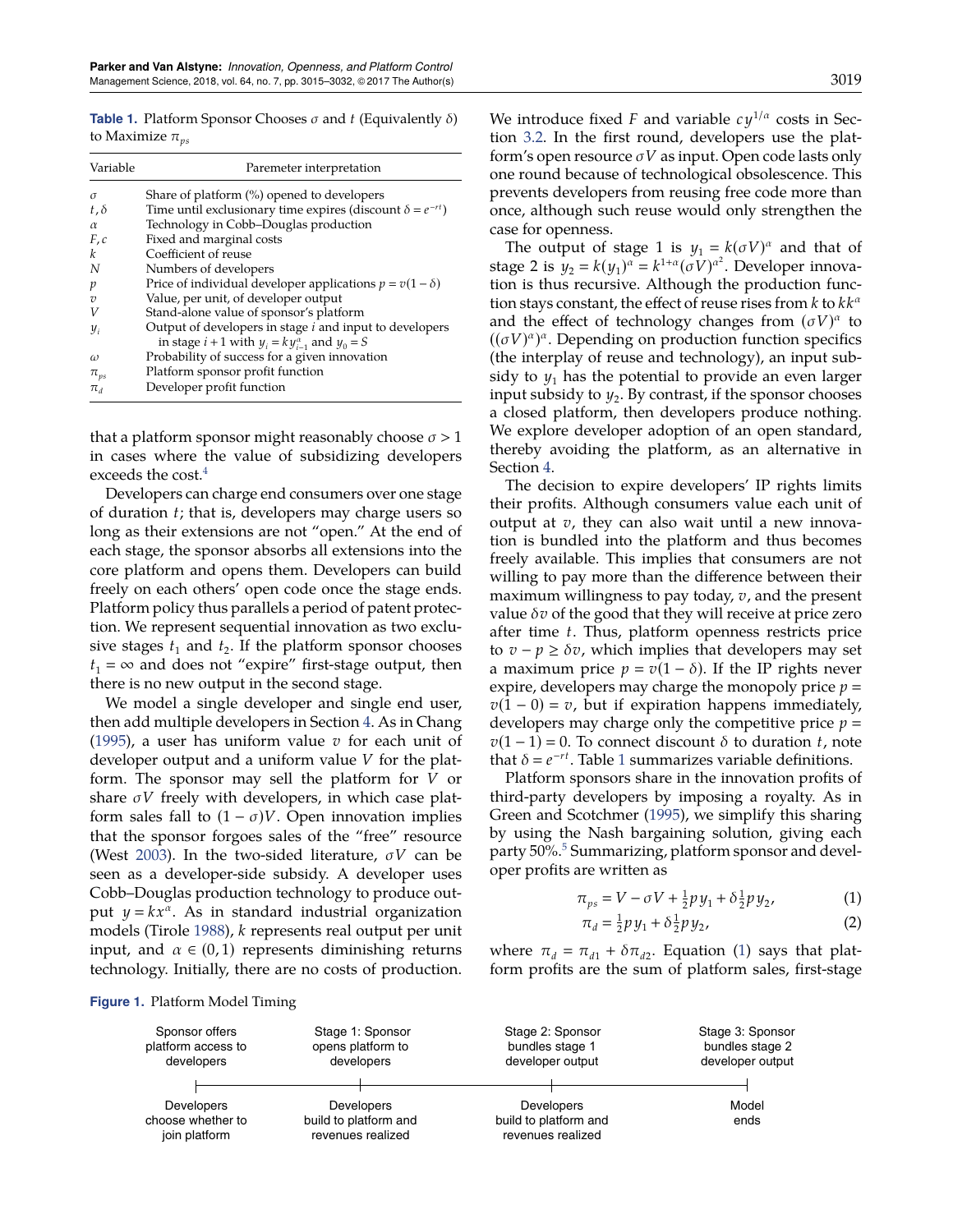royalties, and discounted second-stage royalties net of subsidy costs. Expressing platform sponsor profit in terms of model primitives yields

$$
\pi_{ps} = V(1-\sigma) + \frac{1}{2}\nu(1-\delta)k(\sigma V)^{\alpha}
$$

$$
+ \delta \frac{1}{2}\nu(1-\delta)k^{1+\alpha}(\sigma V)^{\alpha^2}.
$$
 (3)

In contrast to prior literature, model innovations here include recursive production and resource spillovers. Section [4](#page-9-0) explores the choice of organizational form.

# **3.1. Platform Sponsor Decisions**

The platform sponsor faces two central tensions. First, closing the platform increases the sponsor's ability to charge for access while opening the platform increases developer ability to innovate. Second, the longer developers retain rights to their innovations, the higher the royalties they and the sponsor earn. In contrast, the sooner developers' rights expire, the sooner their innovations become a public good upon which other thirdparty developers can build. The optimal contract is thus a pair  $\langle \sigma, \delta \rangle$  (isomorphic to  $\langle \sigma, t \rangle$ ) where choice parameter *t* represents the duration of exclusive control and choice parameter  $\sigma$  represents the level of openness. As we shall see, production in each stage, discount rate, code reuse, and value added by developers all govern a platform sponsor's choices.

# **3.1.1. Platform Sponsor Choice of** δ **and** σ**.**

<span id="page-6-3"></span>**Proposition 1.** *Platform profits* π*ps are well behaved and* there exists a unique pair  $\langle \sigma^*, \delta^* \rangle$  that maximizes  $\pi_{ps}$ . The *optimal length of exclusionary stage* δ <sup>∗</sup> *has an interior solution and a corner solution, both governed by the ratio of first-stage to second-stage output. The two cases are then*

<span id="page-6-0"></span>
$$
\delta^* = \begin{cases} \frac{1}{2} \left( 1 - \frac{y_1}{y_2} \right) & \text{when } y_2 > y_1, \\ 0 & \text{otherwise.} \end{cases}
$$
 (4)

J. *There are three key results:* (i) *the interior solution occurs when second-stage output exceeds first-stage output,* (ii) *the condition for a finite developer property rights period is that first-stage output must exceed the developer subsidy, and* (iii) *it is never profit maximizing to force immediate openness on developer applications. The boundary condition between an interior and corner solution for* δ ∗ *occurs at*  $y_1 = y_2$ .

*The optimal solution* σ ∗ *can be found implicitly when* δ ∗ *has an interior solution.* σ <sup>∗</sup> *has a closed form solution in the case of a corner solution where* δ <sup>∗</sup> 0*. The two cases are*

<span id="page-6-1"></span>
$$
\sigma^* = \begin{cases}\n\frac{1}{V} (\eta_1 \pi_{d1} + \delta \eta_2 \pi_{d2}) & \text{when } \delta^* > 0, \\
\frac{(\alpha v k/2)^{1/(1-\alpha)}}{V} & \text{when } \delta^* = 0.\n\end{cases}
$$
\n(5)

**Proof.** See the appendix. □

<span id="page-6-4"></span>The results for  $\delta^*$  have useful implications. If firststage output exceeds second-stage output, the sponsor optimizes δ on (1−δ)*y*<sup>1</sup> , which binds at corner solution  $\delta$  = 0. If second-stage output exceeds first-stage output, the sponsor is optimizing on  $\delta(1-\delta)y_2$ , which solves to an interior solution nearer  $\delta = \frac{1}{2}$ . Intuition follows from either the sponsor's profit Equation [\(1\)](#page-5-2) or from the optimal discount Equation [\(4\)](#page-6-0). If first-stage output matters more, the sponsor prefers near term royalties and lets developers raise prices so *t* rises to infinity. On the other hand, if second-stage output matters more, the sponsor wants to reach stage 2 sooner yet still relies on developer contributions to get there, so *t* is finite.

This proposition provides what is, in effect, a choice of property rights period analogous to an industryspecific patent, after which a sponsor can absorb innovations into the corpus of open innovation resources. In exchange for access to the platform and royalties on sales, the platform sponsor grants to developers a short-term monopoly on their innovations.<sup>[6](#page-17-29)</sup> Independent of the duration of protection that patent or copyright law might provide, a platform firm could then choose terms that adapt to the productivity conditions of its microeconomy.

<span id="page-6-5"></span>Now consider the results for platform openness  $\sigma^*$ . First, it is important to note that  $\sigma^*$  can be greater than 1. The subsidy offered to developers can exceed the current value of the platform when the discounted future value is sufficiently great (Noe and Parker [2005\)](#page-18-27). Then the firm must finance investment through borrowing or venture capital. This can be observed in practice, especially for early-stage platforms mobilizing their ecosystems. Twitter and Facebook, for example, both lost money before their initial public offerings, requiring millions of dollars of venture capital (Hof [2013\)](#page-17-30) and heavy spending to create developer economies. In 2014, Uber, with only hundreds of millions in revenue, received \$1.2 billion in venture funding (Rusli and MacMillan [2014\)](#page-18-28) in part to finance the buildout of a developer ecosystem (Lawler [2014\)](#page-18-29).

When  $\delta$  has an interior solution, we can express the relationship between openness  $\sigma$  and the elasticity of developer output in each stage as follows. Note that  $\eta_i = (\partial \dot{y}_i/\partial \sigma)(\dot{\sigma}/y_i)$ ,  $i = 1$ , 2 and developer profit in each stage is denoted  $\pi_{di}$ . To see this, multiply both sides of the first case of Equation [\(5\)](#page-6-1) by *V* to get

<span id="page-6-2"></span>
$$
\sigma V = \eta_1 \pi_{d1} + \delta \eta_2 \pi_{d2}.\tag{6}
$$

Intuitively, when the platform sponsor opens its core platform resources to third parties, the gain from sharing in developer profits must offset platform losses (forgone revenue  $\sigma V$ ). The elasticity term governs how sensitive developer output is to the level of platform openness, so that the optimal level of  $σ$  properly balances revenues lost and gained.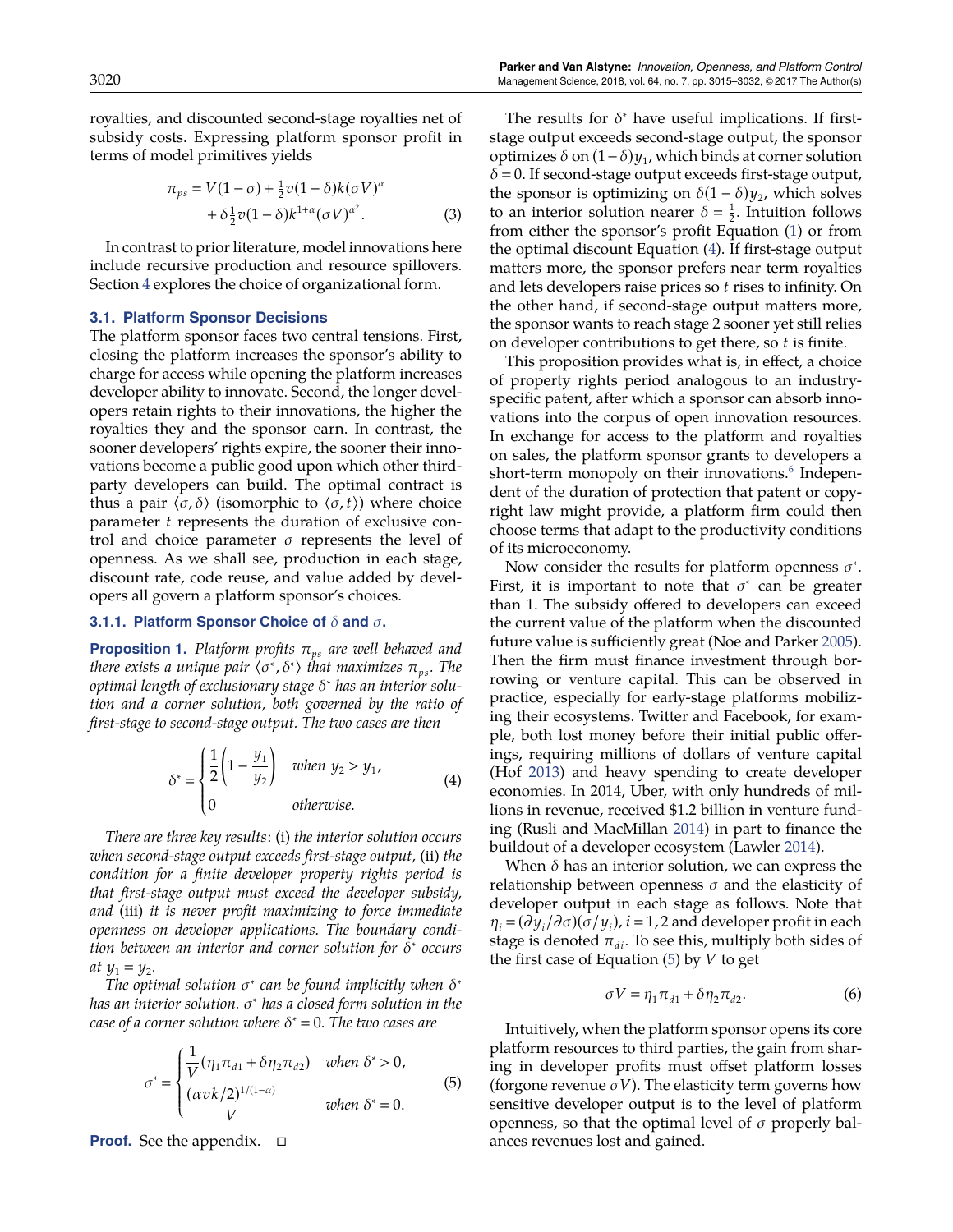<span id="page-7-2"></span>**Table 2.** Effects of Model Primitives

| Comparative statics |  |
|---------------------|--|
| Platform value V    |  |
| Developer value $v$ |  |
| Reuse coefficient k |  |

*Notes.* Openness rises in *v* and *k* but falls in *V*. Duration *t* rises in *v*.

**3.1.2. Effect of Model Primitives on Platform Sponsor Choices.** The optimal proprietary period and optimal openness depend on industry-specific factors inclusive of the platform's core value, developer unit value, and reuse technology. We summarize our findings in Corollary [1.](#page-7-1) Time *t* moves in the opposite direction from discount coefficient  $\delta = e^{-rt}$ .

<span id="page-7-1"></span>**Corollary 1.** *Table [2](#page-7-2) summarizes the effects of model primitives on platform sponsor choices of optimal contract.*

# **Proof.** Derivations appear in the appendix. □

Rising platform value *V* implies reducing platform openness (∂σ<sup>∗</sup> /∂*V* < 0). Equation [\(6\)](#page-6-2) shows this directly for σ ∗ since *V* only appears as part of σ*V*. A more valuable initial platform means that less of its value needs to be sacrificed to stimulate developer production. The initial value of the platform is unrelated to the duration of developer property rights until the sponsor absorbs innovations (∂*t* <sup>∗</sup>/∂*V* 0), a reasonable assertion, as *V* and *v* are not otherwise related.

In contrast, increasing the developer value, *v*, per unit produced has the effect of increasing the sponsor's willingness to open the platform. The sponsor rationally sacrifices direct platform profits in order to share in more valuable developer extensions. Likewise, an increase in the value of developer output leads a platform sponsor to offer developers a longer property rights duration *t* ∗ . Increased developer value in both stages has the effect of making the sponsor more patient and more willing to postpone absorbing new features into the platform. The Atari 2600 provides a suggestive example of a platform that was too open relative to developer "value-add." An initial wave of success followed from its high-value joystick innovation, but Atari did not lock out or quality review subsequent extensions. Advertisers such as Fox, CBS, Quaker Oats, and Chuck Wagon dog food then launched a large number of poorly executed titles. This significant reduction in value-add sparked the industry "crash of 1983" Kent [\(2001\)](#page-18-30). After that, the Atari platform quickly became obsolete, such that development since that time has been limited to the tinkering of nostalgic hobbyists. Long-term success can be linked to a sponsor's ability to adjust the openness of its platform to developer value-add.

The successful F-16 military aircraft platform, now in its 40th year with over 4,500 aircraft produced, has seen decades of technological innovation in mechanical and electronic design. The platform is now more open than it was in the 1970s when General Dynamics was the sponsor. Teece [\(1988,](#page-18-31) p. 59) observed that "the trend in fighter plane subsystem costs has been away from air vehicle and propulsion and toward avionics, and this trend is likely to continue." Given the relatively larger fraction of value in add-ons to the airframe/propulsion platform, we conjecture that the current sponsor, Lockheed Martin, might profit from inviting more firms to take larger roles in upgrading and extending the F-16 while maintaining rights to critical complements to maintain platform control and the ability to share in external innovator profits.

Our model also predicts that higher developer values imply a longer intellectual property rights period for developers. We observe this in practice with SAP, which agreed to longer exclusivity for ADP, a major payroll processing player, in order to attract ADP to the SAP platform as it transitions from on-premise installations to a cloud-based solution.[7](#page-17-31)

<span id="page-7-3"></span>Reuse coefficient *k* has a different effect. As platform resources become more reusable, developer production increases. This dynamic implies that the sponsor should open the platform more but, surprisingly, does not alter the duration of the exclusionary period. In terms of openness, higher reuse implies higher value per unit of openness, leading the sponsor to open the platform more. For example, software tends to be more reusable than hardware and tends to be given away more freely. In terms of developers' property rights duration, however, the effect of rising reusability is negligible. Given the same production technology, reusability increases developer output at the same rate in both stages such that, after discounting, the sponsor has no reason to favor first- or second-stage output. If technology changed between stages, better technology might correspond with shorter intellectual property rights protection.

# <span id="page-7-0"></span>**3.2. Welfare**

<span id="page-7-4"></span>We extend the model to include developer fixed costs *F* in each stage and increasing marginal costs, which we model as  $cy^{1/\alpha}$ . To avoid introducing an additional parameter, this formulation uses the same technology parameter  $\alpha$  as in the production function. In the cost function  $cy^{1/\alpha}$ ,  $\alpha \in (0,1)$  serves to model con-vex increasing costs.<sup>[8](#page-17-32)</sup> For simplicity, the marginal cost remains small enough that  $vy_2 \ge (c/\alpha)y_2^{1/\alpha}$  $2^{1/a}$ . We continue to assume a convex region of interest, defined by a negative semidefinite matrix with respect to openness and time. These additions allow us to compare the choices for a welfare optimum from a social planner's point of view against those of a sponsor's maximum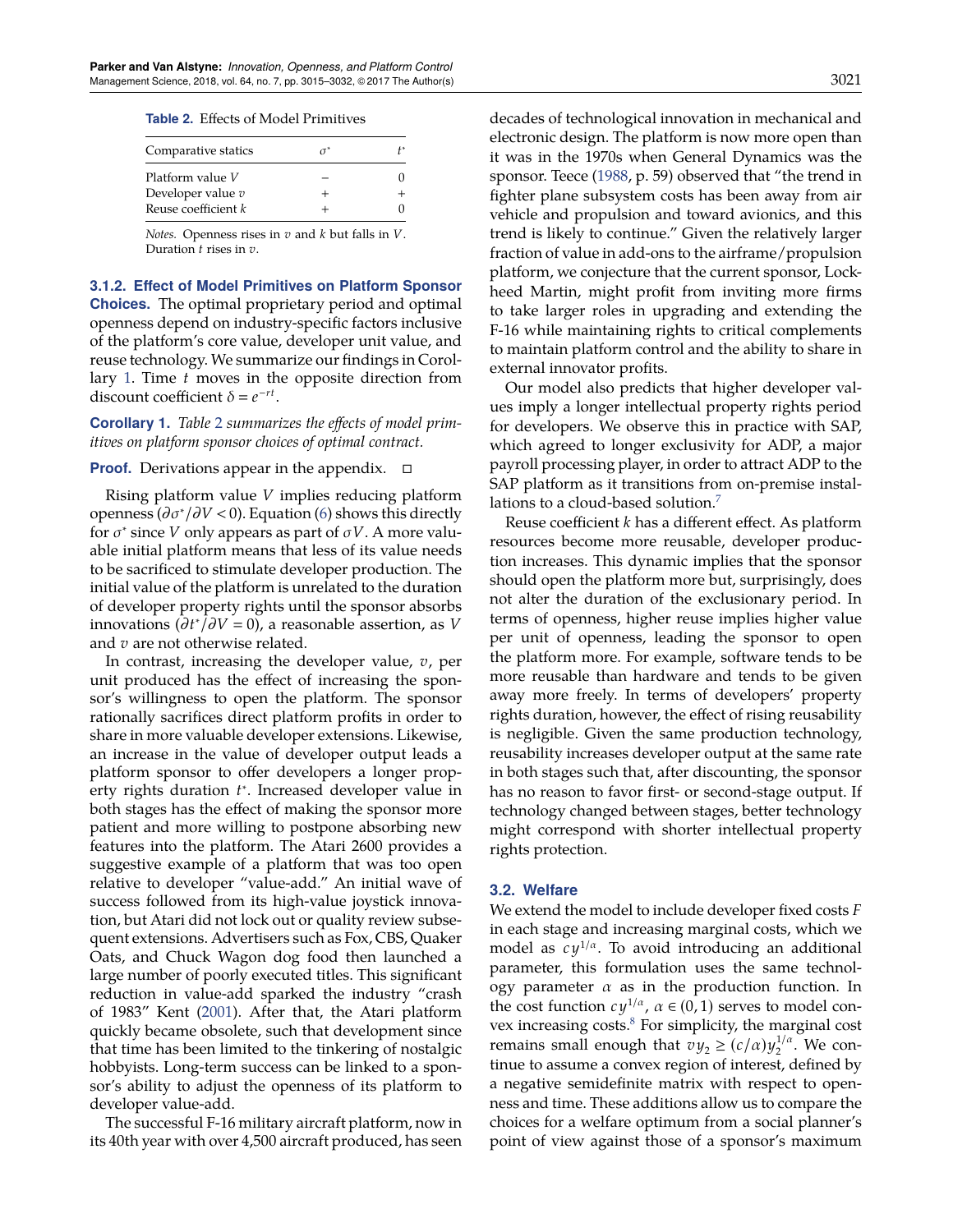net profit. Adding fixed and marginal costs to Equation [\(1\)](#page-5-2) provides the basis for comparison:

$$
\pi_{ps}^{c} = (1 - \sigma)V + \frac{1}{2}(py_{1} - cy_{1}^{1/\alpha} - F) + \frac{\delta}{2}(py_{2} - cy_{2}^{1/\alpha} - F).
$$
 (7)

Including consumer surplus, the following welfare equation then determines the social planner's optimization:

$$
\arg \max_{\sigma, \delta} W = V + (\upsilon y_1 - c y_1^{1/\alpha} - F) + \delta(\upsilon y_2 - c y_2^{1/\alpha} - F).
$$
 (8)

This is subject to a developer participation constraint as follows:

$$
\pi_a^c = \frac{1}{2}(py_1 - cy_1^{1/\alpha} - F) + \frac{\delta}{2}(py_2 - cy_2^{1/\alpha} - F) \ge 0. \tag{9}
$$

A positive price,  $p = v(1 − \delta) > 0$ , represents a wealth transfer from consumers, while the extent of platform openness σ*V* represents a wealth transfer from the platform sponsor. Both are irrelevant to a social planner except to the degree that developers must cover development costs. Note that in the absence of costs, a social planner simply allocates all existing resources for innovation without delay and chooses  $\langle \sigma_c^{\dagger}, t_c^{\dagger} \rangle = \langle 1, 0 \rangle$ .

<span id="page-8-0"></span>**Proposition 2.** *The social optimum is a contract*  $\langle \sigma_c^{\dagger}, t_c^{\dagger} \rangle$ *with*  $\sigma_c^{\dagger} > \sigma_c^*$  and  $t_c^{\dagger} < t_c^*$ . The social planner prefers a more *open platform and a shorter proprietary duration*  $(\delta_c^+ > \delta_c^*)$ *for developer innovations than do platform sponsors.*

# **Proof.** See the appendix. □

We observe that the greater the share of downstream innovation captured by the platform sponsor, the greater is the incentive to open the platform. This finding parallels results elsewhere in the literature: internalizing downstream innovation causes the owner of an upstream innovation to behave more like a social planner. Interestingly, the proof shows that the converse is also true. Higher costs cause the social planner to behave more like a private firm.

# **3.3. Technological Uncertainty**

Because innovation can involve risk, we analyze whether technological uncertainty influences the choice of platform openness and the duration of developer intellectual property rights time before bundling. Let the probability of technical success be given by  $\omega$ . Further, to balance risk and reward, allow output from riskier innovations to rise conditional on their success. Then, first-stage production is given by the random variable

$$
Y_1 = \begin{cases} \frac{k}{\omega} (\sigma V)^{\alpha} & \text{with probability } \omega, \\ 0 & \text{with probability } 1 - \omega. \end{cases}
$$
 (10)

This formulation assumes that, in industries where technical success is difficult, i.e.,  $\omega$  is low, such success is highly rewarded.

Expected first-round innovation is given by  $E(Y_1) =$  $k(\sigma V)^{\alpha}$  and variance is given by  $\text{Var}(Y_1) = ((1 - \omega)/\omega) \cdot$  $k^2(\sigma V)^{2\alpha}$ . Although the expected value of production is independent of technical risk, the variance of production increases with decreasing probability of technical success (Singh and Fleming [2010\)](#page-18-32). In the limit, as  $\omega \rightarrow 1$ , we revert to the original model with zero variance.

Similarly, provided that first-stage innovation was technically successful, second-stage production is given by the random variable

$$
Y_2
$$
 | success in stage  $1 = \begin{cases} (k/\omega)(y_1)^{\alpha} & \text{w.p. } \omega, \\ 0 & \text{w.p. } 1 - \omega. \end{cases}$ 

The unconditional, time zero, production in the second stage is given by

$$
Y_2 = \begin{cases} (k/\omega)^{\alpha+1} (\sigma V)^{\alpha^2} & \text{w.p. } \omega^2, \\ 0 & \text{w.p. } 1 - \omega^2. \end{cases}
$$
 (11)

The unconditional expected value of second-stage production at time zero is  $\mathbf{E}(Y_2) = \omega^{1-\alpha} k^{1+\alpha} (\sigma V)^{\alpha^2}$  with variance Var(Y<sub>2</sub>) =  $((1 - \omega^2)/\omega^{2\alpha})k^{2+2\alpha} (\sigma V)^{2\alpha^2}$ . Again, as  $\omega \rightarrow 1$ , we retrieve the original model with zero variance. Because  $0 \le \alpha \le 1$ , the value of the secondstage production is increasing in the likelihood of technical success  $\omega$  and therefore decreasing in variance. Low likelihood of technical success (i.e., low  $\omega$ ) does not negatively affect the value of first-stage innovation because innovation is more valuable if it is difficult to achieve, but it does negatively affect the value of second-stage innovation because, for a second stage to exist, the first stage must be successful.

With these definitions, the platform sponsor profit function becomes

$$
\mathbf{E}(\pi_{ps}) = V(1-\sigma) + \frac{1}{2}v(1-\delta)k(\sigma V)^{\alpha} + \delta \frac{1}{2}v(1-\delta)k^{1+a}(\sigma V)^{\alpha^2} \omega^{1-\alpha}.
$$
 (12)

Proposition [1](#page-6-3) continues to hold but with  $y_1$  and  $y_2$ replaced by  $E(Y_1)$  and  $E(Y_2)$ . We summarize these implications in the following result.

<span id="page-8-1"></span>**Proposition 3.** *Holding all else constant, a higher likelihood of technological success increases platform openness and innovation and decreases the time until the platform sponsor expires developer property rights. Increasing* ω *implies that*  $\sigma^*$  *and*  $\mathbf{E}(Y_2)$  *rise, while*  $t^*$  *falls.*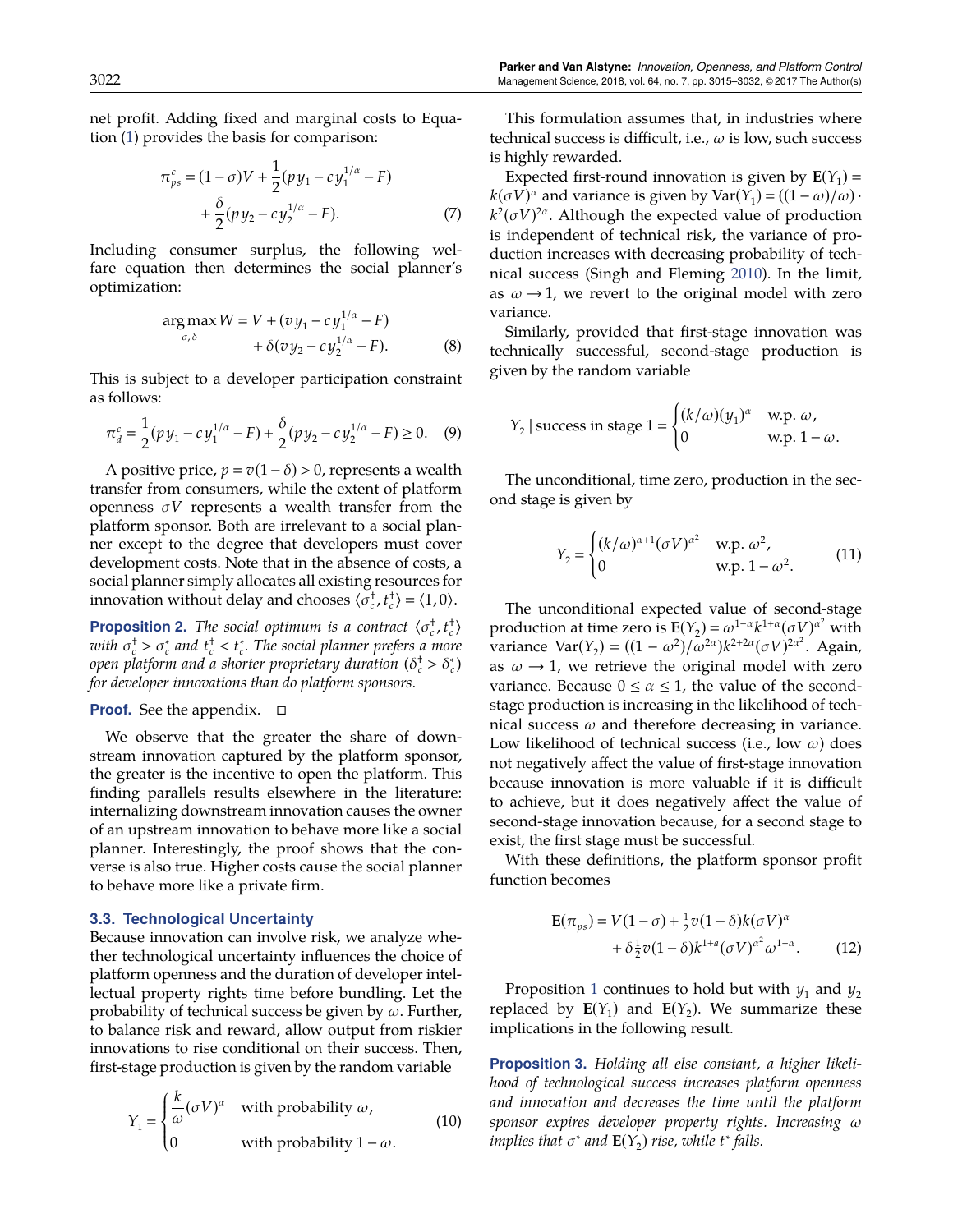# **Proof.** See the appendix. □

We can also conclude that a lower likelihood of technical success (i.e., decreased  $\omega$ ) decreases the optimal choice of how much to open the platform. Because subsequent innovation entails more risk, the sponsor prefers to collect royalties *t* ∗ longer rather than gamble on innovation from bundling sooner.

# <span id="page-9-0"></span>**4. Open Standards: Cooperation in the Absence of Control**

So far, our analysis has assumed an "open" platform in the sense of access yet it remains "closed" in the sense that a sponsor controls the IP contract. Developers cannot independently choose IP duration for their contributions. Is this the best way to organize for innovation? Might not participating in an open and unsponsored standard allow developers to choose their own durations, increase their individual profits, and thus grow industry profits? Here, we examine alternate organizational forms such as a developer's decision to cooperate with other developers rather than accede to the platform sponsor's terms. We find that a control mechanism that coordinates spillovers can raise welfare even for developers whose proprietary innovations become public. Past a threshold proportional to the size of the developer pool, increased profit in the second period exceeds lost profit in the first period.

Consider a two-stage game where two developers choose simultaneously in a given stage. For clarity, we illustrate with two players before proving the *N* player case. Each players knows the other's payoffs, but building on the unsponsored standard does not require them to open their code. They may voluntarily cooperate or defect with the former interpreted as opening their code at the end of the stage in order to grow the pool, and the latter interpreted as keeping code closed at the end of the stage in order to charge full price. Figure [2](#page-9-1) provides the extensive form of this game. Because each player moves simultaneously at each stage, there are five information sets for each player. In the figure, without loss of generality, we represent this by having player 1 move and then player 2 move without observing player 1's action. Player 1's information sets are denoted *I j*  $_1^{\prime}$ ; player 2's information sets are denoted *I j*  $\frac{1}{2}$ . A complete strategy for each player lists the players' actions at each information set. For example, a strategy for player 1 is a quintuple,  $s_1 = (s_1^1, s_1^{\text{CC}}, s_1^{\text{CD}}, s_1^{\text{DC}}, s_1^{\text{DD}})$ .<sup>[9](#page-17-33)</sup> Because each player has two possible actions (cooperate or defect) at each information set, each player has  $2^5$  possible strategies. Thus there are  $32 \times 32 = 1,024$  strategy pairs (see, e.g., Tadelis [2013,](#page-18-33) p. 179). A pure strategy for player *i* can be written as  $\hat{S}_i = \{ (s_i^1, s_i^{\text{CC}}, s_i^{\text{CD}}, s_i^{\text{DC}}, \check{s}_i^{\text{DD}}) : s \in \check{C}, D \}.$ 

<span id="page-9-2"></span>We list the associated payoffs for each set of actions in Table [A.1](#page-15-0) of the appendix. Note that defecting in stage 1 benefits the defecting player in stage 1 by raising his price but then harms the other player in stage 2 by denying her access to a larger code base upon which to build new innovations. As explained in Section [3,](#page-4-0) the effect of cooperating (opening) in stage 1 is to limit the price to the standard  $p = (1 - \delta)v$  because the innovation becomes freely available. By contrast, the effect of defecting (closing) in stage 1 is to increase the price to  $p = v$  because the innovation is not otherwise freely available.

If the other player cooperated in the first stage, then there is extra open code in the second stage, which rises by a factor of  $2^{\alpha}$ . This can be seen by substituting both players' output  $2y_1$  into the equation for  $y_2$ ,

<span id="page-9-1"></span>

Notes. Actions are denoted  $a_1(1)a_2(1)$ ;  $a_1(2)a_2(2)$  where  $a_i(t)$  is player i's action in stage t. For example, DD; CD means that players 1 and 2 defected in stage 1; player 1 cooperated in stage 2 and player 2 defected in stage 2. Table [A.1](#page-15-0) enumerates all payoffs  $\pi_1(a_1(1)a_2(1)$ ;  $a_1(2)a_2(2)$ ) and  $\pi_2(a_1(1)a_2(1); a_1(2)a_2(2)$ .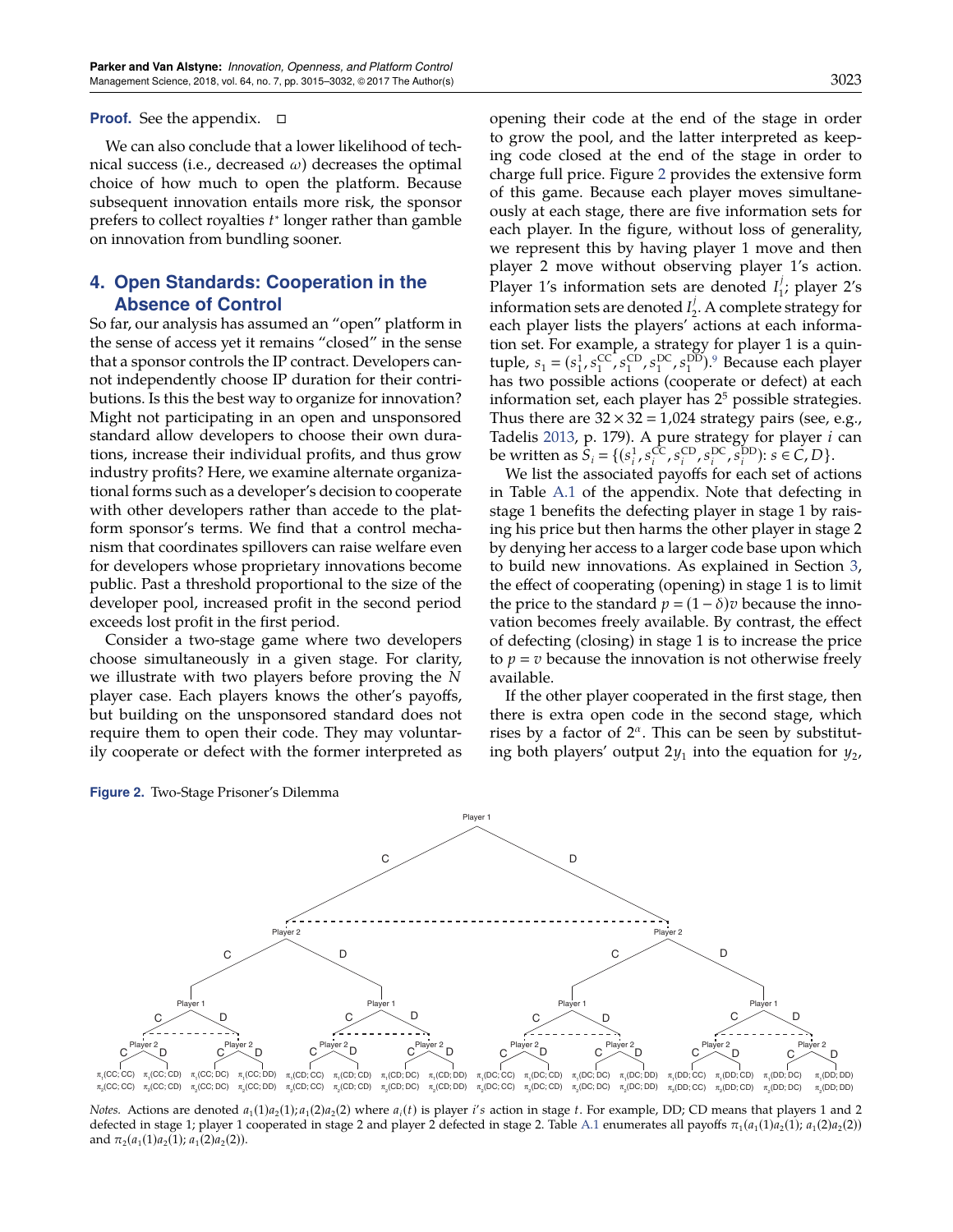which increases from  $y_2 = k(y_1)^\alpha$  to  $k(2y_1)^\alpha = 2^\alpha k(y_1)^\alpha$ . By contrast, if the other player defected in stage 1, then a developer can only build on her own code, which limits her second-stage output to  $k(y_1)^{\alpha}$ .

This analysis extends naturally to the case of  $N \geq 2$ developers. If a group of  $n \leq N$  players cooperate in the first stage, then each player has access to extra open code, which increases by a factor of *n* α . Substituting the *n* players' collective output into the case where *n* = 2 above, second period output *y*<sub>2</sub> rises to  $n^{\alpha}k(y_1)^{\alpha}$ . Cooperation at one stage increase open code available for innovation at the next stage. Interestingly, coalitions are unsustainable in any subgame without control. For the two-stage game, denote  $n_i \in [0, N]$  as the number of developers who cooperate in stage  $i \in \{1,2\}$ . Then, there is only one unique pure strategy equilibrium. It should be noted that, given the large number of strategy pairs (1,024), there might be other equilibria that we have not analyzed, but these are not pure strategies.

<span id="page-10-1"></span>**Proposition 4.** *The unique pure strategy equilibrium is n* ∗ *<sup>i</sup>* <sup>0</sup> *for <sup>i</sup>* ∈ {1, <sup>2</sup>}*. All players defect in both stages. Thus profit-seeking developers close their code.*

# **Proof.** See the appendix. □

When positive spillovers exist, self-interest of profitmotivated developers leads them into an intertemporal prisoner's dilemma. Each prefers to close his code, even as he prefers that other developers open theirs. This implies that fully open standards are not socially optimal when developers can build on each others' collective output. This leads us to ask when a developer would prefer to submit to a contract that forces cooperation. As set forth in Proposition [5,](#page-10-0) a straightforward solution finds the indifference point between the cooperative and the noncooperative payoffs.

<span id="page-10-0"></span>**Proposition 5.** If a finite proprietary period  $t < \infty$  maxi*mizes profits, then N players will prefer a contract that forces cooperation when the number of developers exceeds a threshold bounded by*

$$
N\geq 2^{1/\alpha}.
$$

*The benefit of the cooperative solution relative to the noncooperative solution also rises in the size of the developer pool. Then, as technology* α *improves, the group size threshold shrinks and the advantage of enforcing cooperation grows.*

# **Proof.** See the appendix. □

Benefits rise in *N* under a forcing contract. Benefits do not rise in *N* under the subgame perfect Nash equilibrium (SPNE) without a forcing contract. The implication is that every player would prefer to cooperate when the developer pool is sufficiently large. In the absence of a forcing contract, each player viewing her own choices privately and independently chooses to defect. However, each player, seeing the benefits of cooperation, prefers to enter into a contract forcing everyone to open his or her code at the end of the stage. The platform sponsor's optimal contract, which seems harsh in the one-stage game, is helpful in the two-stage game because broader reuse becomes valuable under recursive production. Interestingly, as technology improves, the threshold for cooperation falls, spillovers from cooperation rise, and value increases in group size. In the face of positive externalities, ecosystem governance becomes valuable and necessary.

A standards setting organization (SSO), analogous to a platform sponsor, might be able to achieve a similar effect. Proposition [5](#page-10-0) shows that, if innovation is cumulative, developers benefit substantially from recursive R&D spillovers. These benefits accrue only if the SSO binds developers to give up their first-stage innovation in order that the ecosystem benefits from second-stage innovation.<sup>[10](#page-17-34)</sup>

<span id="page-10-2"></span>If this binding contract occurs, then the SSO effectively behaves like a platform sponsor: each helps to resolve a classic "collective action" problem (Baldwin and Woodard [2009\)](#page-17-35). In the absence of orchestrated governance, individual incentives to profit maximize lead to Pareto inferior welfare in terms of innovation and profits. Thus, some form of governance is necessary to effect control. As the comparative statics of Corollary [1](#page-7-1) show, the optimal timing of property rights can also depend on industry-specific factors such as *v*. If this is true, then an industry sponsor (or SSO) can craft more specific timing than a legislative regulator whose rules apply across industries. Relative to open standards and regulation, efficiency gains from platform sponsorship might therefore occur in coordination and in technology specificity. This efficiency allows innovation to adjust to the varying "clock speeds" of different industries Fine [\(1999\)](#page-17-36).

The sponsor's interest in efficient innovation has an interesting real-world application as a resolution to the problem of the "anticommons," identified as the holdup that occurs when too many distinct parties can each block downstream innovation because each has a conflicting yet interlocking property right (Heller and Eisenberg [1998\)](#page-17-37). Under a platform model, the platform sponsor unblocks later innovation by making earlier innovation available to all developers on a nondiscriminatory basis. The sponsor uses its property right in the platform to grant access to developers conditional on securing the ability to absorb enhancements into future versions of the platform. Proposition [5](#page-10-0) shows that, far from encouraging developers to avoid the platform, expiring their property rights can make them better off over multiple cycles of innovation. In the 1990s, more desktop OS developers added to Windows than to Linux (Jackson [1999\)](#page-18-4). In the 2000s, more mobile OS developers added their innovations to Android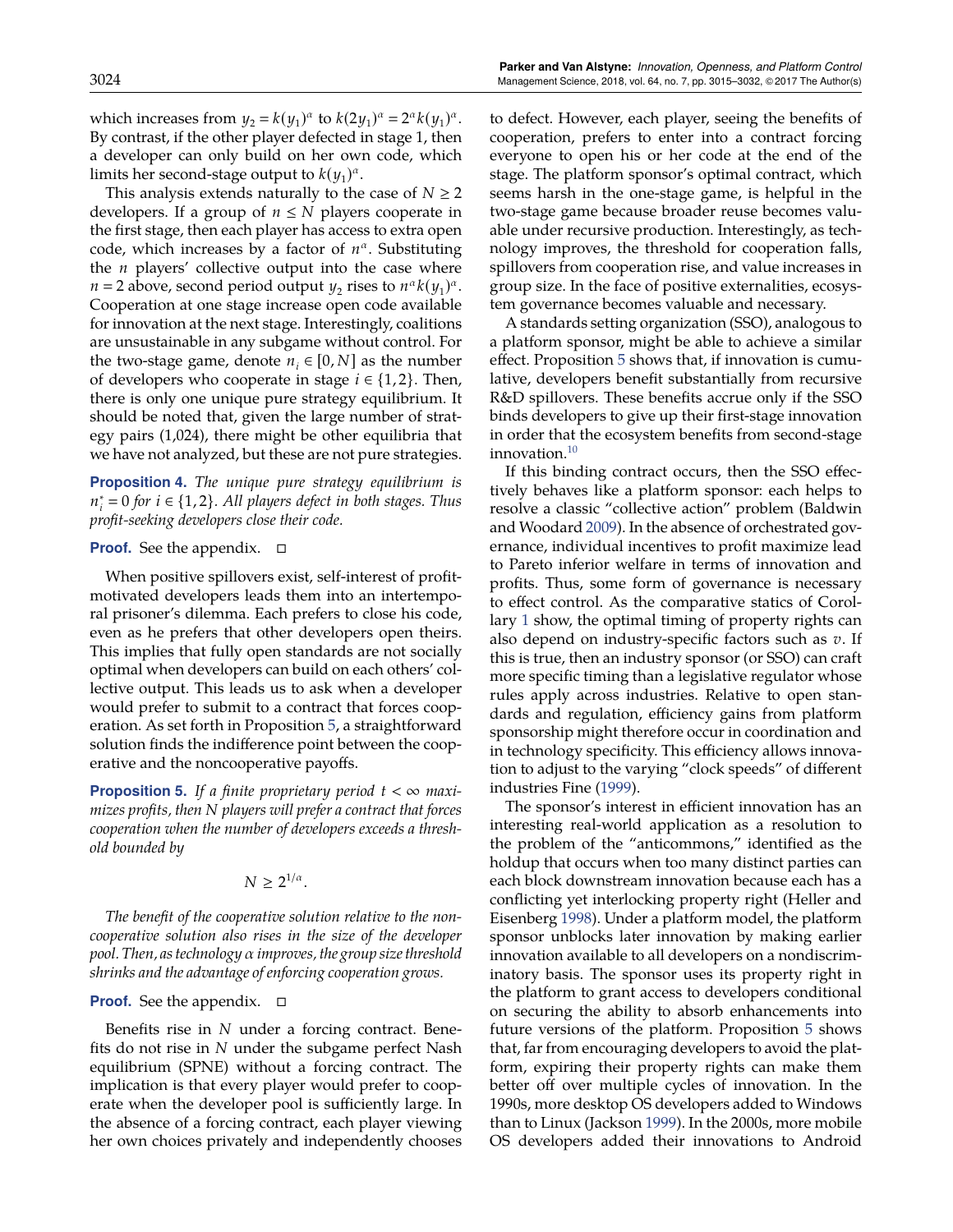than to Ubuntu (Garvin [2016\)](#page-17-38). Ease of development and expanded opportunity offer reasons that developers might have preferred the more controlled platform despite the likelihood that their innovations might be absorbed by the platform sponsor. More control is not always better: indeed, the model demonstrates interior solutions. Rather, a sponsor's self-interest in platform innovation can motivate it to shepherd the platform much as if it were a social planner. R&D spillovers are not simply an accident of proximity (Audretsch and Feldman [1996,](#page-17-25) Edwards [2001\)](#page-17-26) but a controlled optimization of appropriation and dissemination that benefits the community.

# **5. Implications and Extensions 5.1. Managerial and Policy Implications**

The preceding analysis offers a variety of managerial insights. First, it shows that opening the platform, i.e., giving away IP, is in fact profitable. A classic managerial mistake of Apple, MySpace, and others has been to hoard IP or to charge for it at levels that kept their respective ecosystems small. Our optimal openness result shows that a strategy of externalizing IP, and participating in royalties from open innovation, grows profits via an ecosystem as distinct from a strategy that emphasizes direct platform sales. Opening platform IP highlights the call for understanding the "inside-out" form of open innovation in which a firm "[multiplies] technology by transferring ideas to the outside environment" (Enkel et al. [2009,](#page-17-11) p. 312). Optimal openness rises with developer value-add and with resource reusability but falls with technical risk. Similarly, in our framework, the decision to absorb complements responds to the call for understanding the "outsidein" form of open innovation where a firm enriches its knowledge base by integrating external resources adapted to its needs (Enkel et al. [2009\)](#page-17-11). We show how the optimal noncompete period, i.e., the time until the platform absorbs complementary innovations, rests on balancing current developer royalties against future innovation value. This result generalizes attributes of contracts used by Cisco and by SAP. The duration of the exclusionary period rises as developers add more value and technical risk rises.

Section [4](#page-9-0) highlights a third form of open innovation that emphasizes "permissionless innovation." The platform firm solves a coordination problem by offering a simple default contract: the firm offers access to its IP, but in exchange gets access to developer IP. This exchange not only saves on the multiparty negotiation costs among developers, known in other industries as the "tragedy of the anticommons" (Heller and Eisenberg [1998\)](#page-17-37), but it also means that developers never have to disclose their ideas to the platform before implementing them, and thereby risk losing them (Cerf [2012\)](#page-17-5). Knowing this, the manager's task is to design a

default contract in such a way that developers choose the permissionless innovation option over their outside option, modeled here as an open standard. This is not obvious ex ante because developers who join the platform will not only pay royalties, but they will also eventually lose their innovations. In exchange, developers gain access to more innovation resources and more valuable sales. Therefore, by forcing openness on developers, the platform can effectively induce R&D spillovers that benefit everyone. In this sense, the focus of managerial attention shifts from maximizing individual firm profits to maximizing those of an ecosystem. Because of the emphasis on value creation outside the platform, the manager acts more like a social planner.

This has important implications for industry regulators as well as platform designers. Antitrust authorities might view appropriation of developer IP as evidence of coercive monopoly—unhealthy competition between platform and developer—especially as a platform becomes large. As noted in the introduction, four of the top five firms by market capitalization at the end of 2016 were platforms. Such an antitrust view could overlook the important mechanism by which the platform *became* large. A condition of anticompetitiveness might not be the primary reason for such contracts but rather the secondary consequence. A useful test of welfare enhancing behavior is then whether IP appropriated by the platform is subsequently redistributed by the platform.

Consistent with Green and Scotchmer [\(1995\)](#page-17-7), our analysis also implies that the duration of IP protection should favor the upstream party relative to the downstream party. In our case, IP protection should favor the platform relative to add-on applications. This holds because the sponsor would lack the means to control developers in later periods if its own IP rights expired in earlier periods. Expiration of platform IP would effectively convert developer decisions to the condition of operating under an open standard as just analyzed. This IP view of platforms parallels the architectural view of platforms (Baldwin and Woodard [2009\)](#page-17-35), which holds that the platform should function as a stable and slowly evolving set of modules relative to applications that function as a flexible and rapidly evolving set of modules.

# **5.2. Extensions**

It is useful to examine our key assumptions. These include (1) a point estimate of consumer value, (2) a Cobb–Douglas production model, (3) a one-stage useful lifetime for open platform stock and developer applications, and (4) dynamics limited to two stages.

In keeping with other papers in the literature, we assume point mass consumer demand for tractability. Consumers as end users enjoy positive surplus in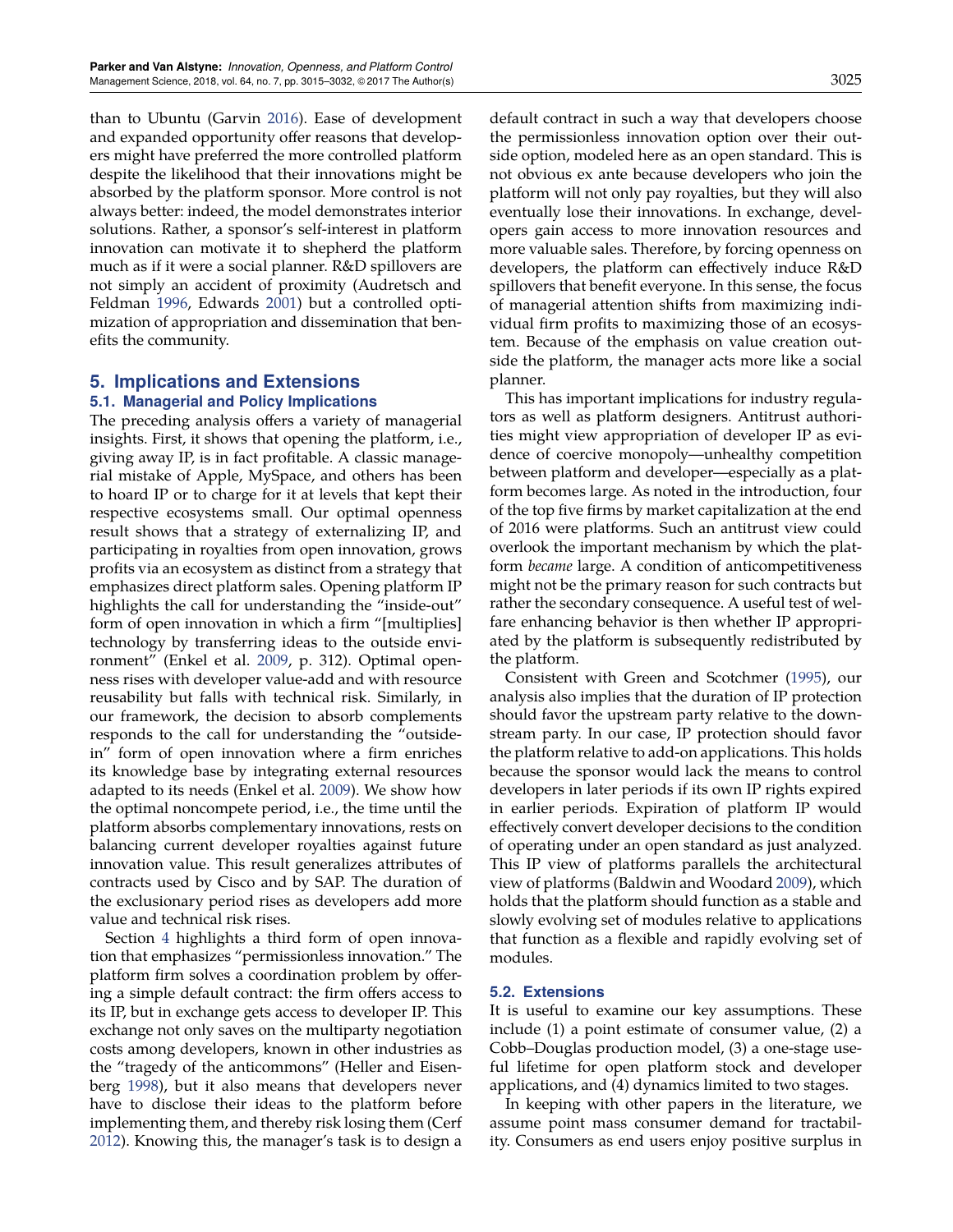our model as a result of platform openness and finite property rights for developer output. As many information goods are sold in bundles, a point mass estimate of average value can be a reasonable approximation. Bakos and Brynjolfsson [\(1998\)](#page-17-24) show that the standard deviation of the item values in a bundle can be made arbitrarily small by aggregating additional goods into the bundle. Adding multiple features to a platform is easily interpreted as using such an average value *v*. Interestingly, if we allow *Hi* and *Lo* consumer types, such that only *Hi* types buy from developers during the intellectual property rights time duration, then the platform could sell to *Lo* types after bundling. This would require the platform to be "closed," but it might allow the sponsor to extract additional rents from developer innovations. $11$  In the current framework, all consumers have all apps so this is not feasible.

<span id="page-12-0"></span>The common assumption of Cobb–Douglas production is, again, made for tractability and allows for simple results expressed in terms of constant elasticity of output with respect to changes in technology. Similar conclusions can be obtained with alternative formulations but the results are particularly elegant with the current specification. Our model also introduces what we believe to be a novel choice parameter, contractual openness, which plays a central role.

Relaxing the assumption of a one-stage lifetime for developer output would complicate the analysis but also strengthen our results, as increased code longevity would increase R&D spillovers. If open platform stock stimulates production beyond one stage, increasing developer output also increases willingness to open the platform. Similarly, extending the two-stage model to multiple stages or to continuous time would not undermine the main results. In fact, the folk theorem shows us that cooperative—open in our setting—strategies become optimal in the infinitely repeated game. Here, the necessary and sufficient ingredient is the recursive production function where the output of one stage becomes input to the next stage. In contrast, reducing the model to one stage could change results, as "reuse" could be lost. More stages preserve or amplify the effects of reuse.

# **6. Discussion and Conclusions**

The rapid growth of the platform business model suggests that firms must acquire new capabilities to orchestrate external partners if they wish to pursue such platform strategies. There are key decisions that firms must make in order to foster and benefit from external innovation. Even those firms that are aware of the decisions can benefit from a better understanding of the key trade-offs.

Our contribution is to model two key decisions that platform firms must make in order to manage a microeconomy. These decisions are (i) the amount of internal resources to expose to external innovators and (ii) the rate at which external innovation is folded back into the platform for all participants to build upon. We also model the decision developers must make in choosing a platform relative to an open standard. A successful platform sponsor achieves a "private ordering" where R&D spillovers are available for participants to use. It acts as a self-interested social planner for its microeconomy, making choices that account for end user consumption and developer production through cycles of recombinant innovation. Several intuitions follow.

We show how platform sponsors can optimize openness. Firms in our model find it privately rational to stimulate third-party innovation even at the cost of sacrificing rents from direct platform sales. The rule for optimal openness is to give away enough free access that its value in the current stage is proportional to developer elasticity of output in the next stage. Optimal openness declines in response to a rise in intrinsic platform value but rises in response to rising developer value, the sizes of developer and end user pools, and rising resource reuse. Interestingly, the level of openness and, equivalently, the size of the subsidy in our model can exceed the current value of the platform.

Additionally, analogous to the duration of patent protection, we identify conditions for a finite exclusionary period. In our model, this represents the time during which developers can charge for new applications before the sponsor folds their innovations into the open platform. Platform absorption should occur at the point at which second-stage developer output exceeds first-stage output. If second-stage output is smaller than first-stage output, then it is never optimal for the platform to expire developer's IP rights. The optimal exclusionary time increases in response to an increase in developer value, remains unaffected by changes in reuse, and decreases in response to rising technical risk.

We contribute to theory by limiting the earlier finding that optimal IP duration can be arbitrarily long (Gilbert and Shapiro [1990,](#page-17-10) Landes and Posner [2003\)](#page-18-14). Earlier models do not account for recursive production, which has a significant effect on the optimal outcome. Our model can also allow IP duration to be infinitely long, but then developer output cannot be increasing in later stages. If developer output is increasing, then finite durations are optimal. As a practical matter, earlier patent duration in the United States had been tied to the length of an apprenticeship (Schrage [1991\)](#page-18-22). Here, we have shown formally how IP duration can be tied to industry-specific factors such as technical risk, developer number, and developer output.

Our analysis of developer participation shows that developers can prefer sponsored platforms even when platforms take developer IP. For this to happen, sponsors need longer-duration property rights, in keeping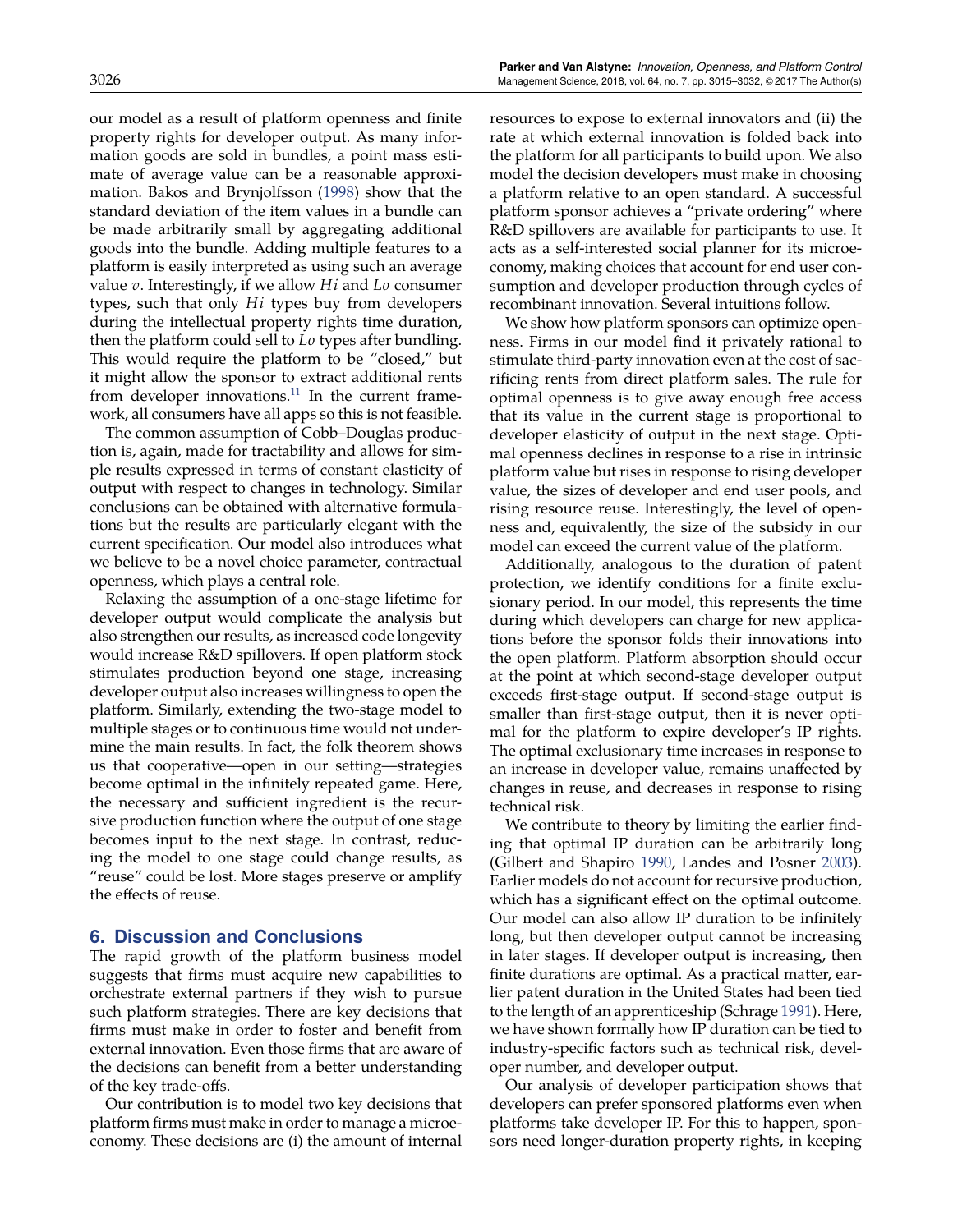with earlier findings that the time of protection should favor the upstream innovator relative to the downstream innovators (Green and Scotchmer [1995\)](#page-17-7). As a contribution to practice, we find that platform sponsors should design contracts that reserve authority to take developers' innovations and they should share these innovations with the ecosystem to spur further innovation. This practice must be carefully managed. On one hand, developers can view a platform sponsor as acting too aggressively when taking IP. On the other hand, developers face monopoly distortions if they must buy each other's innovations while facing the increasingly complex task of integrating disparate applications themselves. Platform coordination solves this problem.

From a social welfare perspective, we show that a benevolent social planner chooses to open a greater portion of the platform and to expire IP rights sooner than does a self-interested for-profit platform sponsor. However, increasing costs lead the choices of platform sponsors and social planners toward convergence.

Finally, we demonstrate a prisoners' dilemma where developers individually prefer to close their IP although they prefer that every other developer open theirs. As a result, given a sufficiently large developer pool, all developers are better off if a strong platform sponsor compels developers to open their innovations so that each might build from the ideas of the other. IP spillovers in a platform ecosystem resemble R&D spillovers in a geographic region, with the added benefit of being subject to optimization by contract. Because the cooperation necessary to achieve these spillovers is not a pure strategy equilibrium, the platform sponsor must enforce such contracts not only for the benefit of the platform and the users, but also of the developers themselves. These results matter both for platform designers as they seek to design optimal contracts for innovation ecosystems and for industry regulators as they seek to boost innovation competitiveness and social welfare. Temporal dynamics show a complex but important set of interactions among openness and control.

#### **Acknowledgments**

This work has benefited from thoughtful comments by Susan Bergman, Marcel Canoy, Thomas Eisenmann, Jovan Grahovac, Josh Lerner, Sadao Nagaoka, Marc Rysman, Jens Prüfer, Tushar Shanker, Ekundayo Shittu, Tim Van Zandt, Patrick Waelbroeck, Thomas Weber, Jason Woodard, and Ken Younge. Xiaoyue Jiang provided key analytic simplifications, Mark Johnson provided guidance for the developer participation game, and Nicos Savva provided guidance for the model of technological uncertainty. Seminar participants from Cambridge University, IDEI/Bruegel, Imperial College, Kansai University, Law and Economics Consulting Group, MIT, Stanford Institute for Economic Policy Research, Tilburg Law and Economics Center, University of California-San Diego, University of Minnesota, University of Texas at Dallas, and University of Washington also helped to shape this research. The authors thank executives from AT&T, Cisco Systems Inc., the member organizations of the International Post Corporation, Microsoft Corporation, SAP, and Thomson Reuters who supported this research and gave generously of their time to help the authors to understand key trade-offs in platform business models. Finally, the authors thank the review team for their careful reading and numerous suggestions to improve the manuscript.

#### **Appendix. Proofs**

# **Proof of Proposition [1:](#page-6-3) Optimal Solutions for** δ **and** σ

**Proof.** We first develop results for  $\delta$ . Recall that (i) the interior solution occurs when second-stage output exceeds firststage output, (ii) the condition for a finite developer property rights period is that first-stage output must exceed the developer subsidy, and (iii) it is never profit maximizing to force immediate openness on developer applications.

Since  $\delta$  terms do not appear in  $y_1$  or  $y_2$ , we simplify by expressing profit in terms of output. Note that, given parameter restrictions,  $\partial^2 \pi_{ps}/\partial \delta^2 = -2v y_2 < 0$ , which shows that  $π<sub>ps</sub>$  is concave in δ. Solving first-order conditions provides a global maximum. Beginning from Equation [\(1\)](#page-5-2), calculate first-order conditions on platform profit with respect to  $\delta$  as follows:

<span id="page-13-0"></span>
$$
\frac{\partial \pi_{ps}}{\partial \delta} = -y_1 v + y_2 v (1 - \delta) - \delta y_2 v = 0.
$$
 (A.1)

To establish result (i), rearrange terms in Equation [\(A.1\)](#page-13-0) to arrive at the first case of Equation [\(4\)](#page-6-0), which is repeated here for reader convenience:

$$
\delta^*_{\text{interior}} = \frac{1}{2} \left( 1 - \frac{y_1}{y_2} \right).
$$

This interior solution exists if and only if  $y_2 > y_1$ . For  $y_2 \leq y_1$ , the optimal  $\delta$  is 0 (i.e., *t* is  $\infty$ ), meaning that it is best never to bundle new applications into the platform. This is the corner solution, occurring when later output does not increase in the subsidy. To establish result (ii), substitute primitives in the inequality  $y_2 > y_1$ , giving  $k^{1+\alpha} (\sigma V)^{\alpha^2} >$  $k(\sigma V)^{\alpha}$ . Raise both sides by  $1/\alpha$  and reduce to see that equivalently  $y_1 > \sigma V$ . Finally, to establish result (iii), observe that  $\delta^* \leq \frac{1}{2}$  always; therefore *t*<sup>\*</sup> is bounded above zero always.

To facilitate our analysis of the platform sponsor's choice of  $\sigma$ , we first establish the existence and uniqueness of  $\sigma^*$ . To be proven, there exists a unique  $\sigma^*$  that maximizes platform profit. From Proposition [1,](#page-6-3) we see that are two cases to analyze. In Case 1,  $\delta^*$  has an interior solution such that  $\delta^* \in (0,1)$ . In Case 2,  $\delta^* = 0$ . We analyze each case in turn. Recall that platform profit is

$$
\pi_{ps} = V(1 - \sigma) + \frac{1}{2}\sigma(1 - \delta)k(\sigma V)^{\alpha}
$$

$$
+ \delta \frac{1}{2}\sigma(1 - \delta)k^{1+\alpha}(\sigma V)^{\alpha^2}.
$$
 (A.2)

**Case 1: Interior**  $\delta^* \in (0, 1)$ . The first-order condition on platform profit with respect to  $\sigma$  is

$$
\frac{\partial \pi_{ps}}{\partial \sigma} = -V + \alpha \frac{1}{2} v (1 - \delta) k \sigma^{\alpha - 1} V^{\alpha} \n+ \alpha^2 \frac{1}{2} \delta v (1 - \delta) k^{1 + \alpha} \sigma^{\alpha^2 - 1} V^{\alpha^2} = 0.
$$
\n(A.3)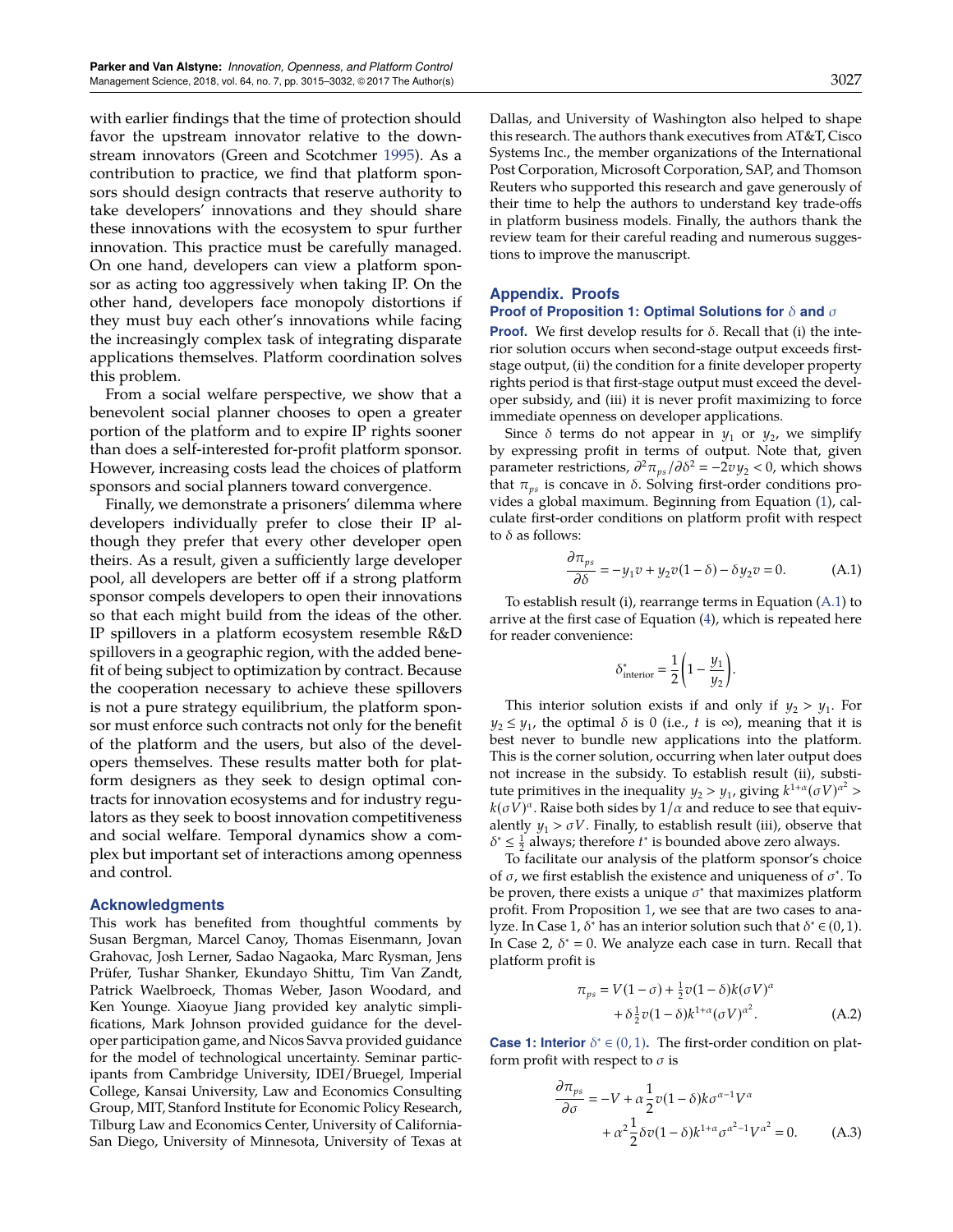Before proceeding, we check the second-order condition for concavity of the platform profit function in  $\sigma$ . We substitute  $\delta^* = \frac{1}{2}(1 - y_1/y_2) = \frac{1}{2}(1 - k(\sigma V)^{\alpha}/(k^{1+\alpha}(\sigma V)^{\alpha^2}))$  into the platform profit function and take the second derivative with respect to  $\sigma$  to get the following expression:<sup>[12](#page-17-40)</sup>

$$
\frac{\partial^2 \pi_{ps}}{\partial \sigma^2} = \frac{1}{8} \alpha k \sigma^{-\alpha^2 - 2} V^{-\alpha^2} ((\alpha - 2)(\alpha - 1)^2 \sigma^{2\alpha} k^{-\alpha} V^{2\alpha} + \alpha (\alpha^2 - 1) \sigma^{2\alpha^2} k^{\alpha} V^{2\alpha^2} + 2(\alpha - 1) \sigma^{\alpha(\alpha + 1)} V^{\alpha(\alpha + 1)}.
$$
 (A.4)

Given positive values for primitives,  $\sigma \geq 0$ , and  $\alpha \in (0, 1)$ , note that each additive term inside the parentheses is negative. We conclude that the second derivative is negative.

Returning to the first-order condition, we multiply through by  $\sigma$  and rearrange terms to get the following expression:

$$
\sigma V = \frac{1}{2} \alpha k v (1 - \delta) ((\sigma V)^{\alpha} + \alpha k^{\alpha} \delta (\sigma V)^{\alpha^2}).
$$

Divide through by σ*V* and pull (σ*V*) <sup>α</sup>−<sup>1</sup> out front to get

$$
1 = \frac{1}{2} (\sigma V)^{\alpha - 1} \alpha k v (1 - \delta) (1 + k^{\alpha} \alpha \delta (\sigma V)^{\alpha^2 - \alpha}).
$$

Let  $L = k(\sigma V)^{\alpha-1}$ . Then we have

$$
1 = \frac{\alpha v}{2}L(1 - \delta)(1 + \alpha \delta L^{\alpha}).
$$

Since  $y_1 = k(\sigma V)^{\alpha}$  and  $\delta^* = \frac{1}{2}(1 - y_1/y_2)$ , we get the following expression:

<span id="page-14-2"></span>
$$
\delta^* = \frac{1}{2} \left( 1 - \frac{1}{L^{\alpha}} \right). \tag{A.5}
$$

Thus,

$$
1 = \frac{\alpha v}{2} L \left( 1 - \left[ \frac{1}{2} \left( 1 - \frac{1}{L^{\alpha}} \right) \right] \right) \left( 1 + \alpha \left[ \frac{1}{2} \left( 1 - \frac{1}{L^{\alpha}} \right) \right] L^{\alpha} \right),
$$
  

$$
1 = \frac{\alpha v}{4} (L + L^{1-\alpha}) \frac{1}{2} (2 + \alpha L^{\alpha} - \alpha).
$$

Define

<span id="page-14-0"></span>
$$
f(L) = 1 = \frac{\alpha v}{8} (L + L^{1-\alpha})(2 - \alpha + \alpha L^{\alpha}).
$$
 (A.6)

Given  $\alpha \in (0, 1)$  and  $L > 0$ , then  $f(L)$  increases monotonically in *L*. Since  $f(0) \to 0$ ,  $f(\infty) \to \infty$  there exists a unique  $L^*(\alpha, v)$ that solves  $f(L^*) = 1$ . Given  $L = k(\sigma V)^{\alpha-1}$ ,  $\alpha < 1$  implies that *L* monotonically decreases in  $\sigma$ . Thus  $f(L)$  can be expressed as *f*( $L(\sigma)$ ) and a unique  $L^*$  implies a unique  $\sigma^*$ . Importantly,  $\sigma$ is not bounded by 1, so solutions with  $\sigma > 1$  are feasible and, as argued in the text above, likely to be observed in practice.

**Optimal Solution for**  $\sigma$  in Case 1: Interior  $\delta^* \in (0,1)$ . Take the first-order condition of platform profit in [3](#page-6-4) with respect to  $\sigma$ . Then, multiply all terms by  $\sigma$  to raise the production exponent by +1 and reproduce developer output in its primitive form to get

$$
\frac{\partial \pi_{ps}}{\partial \sigma} = -V + \frac{1}{2} \alpha p k (\sigma V)^{\alpha - 1} + \frac{1}{2} \alpha^2 p k^{1 + \alpha} (\sigma V)^{\alpha^2 - 1} = 0, \quad (A.7)
$$

$$
= -V\sigma + \frac{1}{2}\alpha py_1 + \frac{1}{2}\alpha^2 py_2 = 0.
$$
 (A.8)

Add  $\sigma V$  to both sides and substitute developer profit  $\pi_{d1}$  =  $\frac{1}{2}py_1$  and  $\pi_{d2} = \frac{1}{2}py_2$  in stages 1 and 2. Cobb–Douglas production yields  $η_1 = α$  and  $η_2 = α^2$ . Substituting  $η$  terms for  $α$ terms completes the derivation.

**Optimal Solution for** σ **in Case 2: Corner** δ<sup>\*</sup> = 0. Again, calculate the first-order condition on platform profit with respect to  $\sigma$ . However, in this case,  $\delta^* = 0$  and  $p = v(1 - \delta)$  implies  $p \rightarrow v$ . The second-stage term goes to zero and the expression reduces to

$$
\frac{\partial \pi_{ps}}{\partial \sigma} = -V + \frac{1}{2} \alpha v k \sigma^{\alpha - 1} V^{\alpha} = 0.
$$
 (A.9)

<span id="page-14-3"></span>To ensure concavity, we check the second derivative with respect to  $\sigma$  to get

$$
\frac{\partial^2 \pi_{ps}}{\partial \sigma^2} = \frac{1}{2} (\alpha - 1) \alpha v k \sigma^{\alpha - 2} V^{\alpha}.
$$
 (A.10)

The second derivative is clearly negative. Returning to the first-order condition, note that the expression simplifies to

$$
(\sigma V)^{1-\alpha} = \alpha v k/2.
$$
 (A.11)

Raise both sides to  $1/(1 - \alpha)$  and solve for  $\sigma$  to get the closedform solution

<span id="page-14-1"></span>
$$
\sigma^* = \frac{(\alpha \nu k/2)^{1/(1-\alpha)}}{V}.\quad \Box \tag{A.12}
$$

# **Derivation of Corollary [1:](#page-7-1) Comparative Statics**

**Comparative Statics for** σ ∗ **.** Using the derivations developed in Proposition [1,](#page-6-3) we explore the behavior of the platform choice variables of openness and time to bundle developer innovations as a function of exogenous parameters. Note that the comparative statics for  $\sigma^*$  are the same for both cases 1 and 2.

 $\partial σ^* / \partial V < 0$ . Case 1, δ<sup>\*</sup> ∈ (0, 1): Given *L* =  $k(σV)^{α-1}$ , σ<sup>\*</sup> must fall in  $V$  in order to maintain the equality in Equation  $(A.6)$ . Case 2,  $\delta^* = 0$ : By Equation [\(A.12\)](#page-14-1),  $\sigma$  falls in  $\hat{V}$ .

 $\partial \sigma^* / \partial v > 0$ . Case 1,  $\delta^* \in (0, 1)$ : The right-hand side of Equation [\(A.6\)](#page-14-0) increases in *v*. Thus *L* ∗ falls in *v* in order to maintain the equality. Therefore  $\sigma^*$  increases in  $v$ .

Case 2,  $\delta^* = 0$ : By Equation [\(A.12\)](#page-14-1),  $\sigma$  increases in  $v$ .

 $∂σ<sup>*</sup> / ∂k > 0$ . Case 1,  $δ<sup>*</sup> ∈ (0, 1)$ : Equation [\(A.6\)](#page-14-0) establishes that a unique solution exists in *L* that optimizes platform profit. Given  $0 < \alpha < 1$  and  $L = k(\sigma V)^{\alpha-1}$ , we conclude that  $\sigma^*$ increases in *k*.

Case 2,  $\delta^* = 0$ : By Equation [\(A.12\)](#page-14-1),  $\sigma$  increases in  $k$ .

**Comparative Statics for** δ ∗ **.** Note that comparative statics for  $δ<sup>∗</sup>$  only make sense in Case 1,  $δ<sup>∗</sup> ∈ (0, 1)$ . Therefore the derivations below refer only to this case.

 $\partial \delta^* / \partial V = 0$ . Equation [\(A.5\)](#page-14-2) expresses  $\delta$  in terms of *L*. By Equation [\(A.6\)](#page-14-0), *L* ∗ is constant with respect to *V*.

∂δ<sup>∗</sup> /∂*v* < 0*.* By Equation [\(A.5\)](#page-14-2), δ ∗ increases in *L* ∗ . By Equa-tion [\(A.6\)](#page-14-0),  $L^*$  falls in  $v$ . Therefore  $\delta^*$  falls in  $v$ . This is consistent with the derivation above. By Equation [\(4\)](#page-6-0) (with primitives substituted for *y* terms),  $\delta^*$  falls in  $\sigma$ , and we showed earlier that  $\sigma$  increases in  $v$ ; thus  $\delta^*$  falls in  $v$ .

 $\partial \delta^* / \partial k = 0$ . Equation [\(A.5\)](#page-14-2) expresses  $\delta$  in terms of *L*. By Equation  $(A.6)$ ,  $L^*$  is constant with respect to  $k$ .

#### **Proof of Proposition [2:](#page-8-0) Welfare**

**Proof.** To establish the claim with respect to  $\delta$ , solve the platform sponsor's maximization problem inclusive of cost.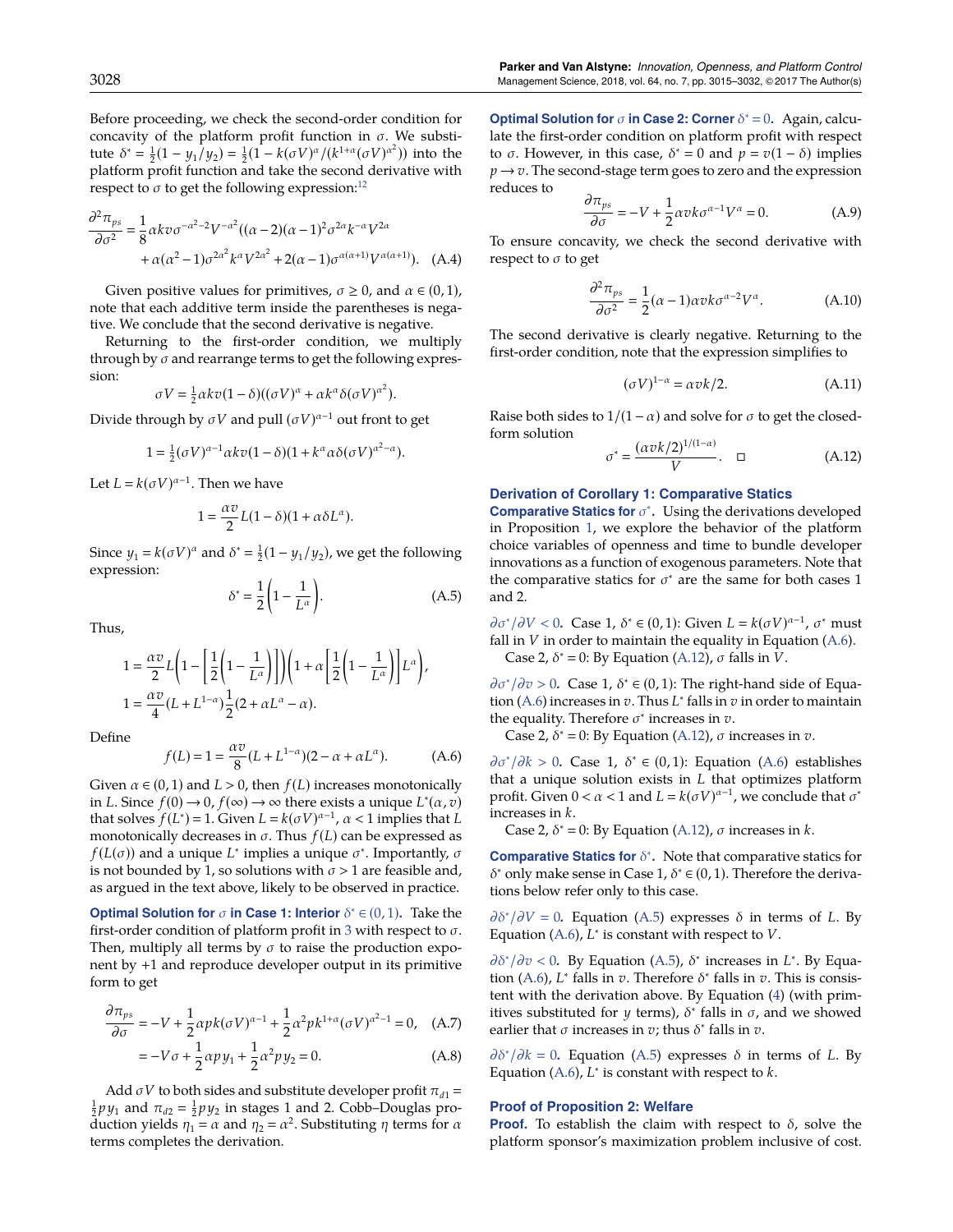Taking the first-order condition of platform profit  $\pi_{ps}^c$  w.r.t.  $\delta$ leads the platform sponsor to choose

$$
\delta_c^* = \frac{1}{2} \left( 1 - \frac{y_1}{y_2} - \frac{c y_2^{1/\alpha} + F}{v y_2} \right). \tag{A.13}
$$

The social planner chooses  $\delta$  subject to the participation constraint  $\pi_d^c \geq 0$  for cost recovery. Solving for  $\delta$  produces two roots. Eliminate the negative root by choosing  $c = F = 0$ . In the absence of cost, the positive root reduces to  $\delta = 1$ . Hence, absent the need to recover cost, a social planner prefers to release developer additions immediately. Otherwise, the social planner chooses

$$
\delta_c^+ = \frac{1}{2} \left( 1 - \frac{y_1}{y_2} - \frac{c y_2^{1/\alpha} + F}{v y_2} + \Delta \right). \tag{A.14}
$$

All terms except

$$
\Delta = \frac{\sqrt{4v y_2 (v y_1 - c y_1^{1/\alpha} - F) + ((v y_2 - c y_2^{1/\alpha} - F) - v y_1)^2}}{v y_2}
$$

are the same as those chosen by the platform sponsor. Observing that  $\Delta$  is the positive root completes the claim. Also note that  $\delta_c^{\dagger} > \delta_c^*$  implies that the developer constraint is always satisfied by the platform sponsor's choice.

To establish the claim with respect to  $\sigma$ , apply the steps used in Proposition [1](#page-6-3) to the system of equations including costs to produce the following pair of implicit functions:

$$
\sigma_c^{\dagger} : \alpha \left(v y_1 - \frac{1}{\alpha} c y_1^{1/\alpha}\right) + \delta_c^{\dagger} \alpha^2 \left(v y_2 - \frac{1}{\alpha} c y_2^{1/\alpha}\right) = 0, \quad (A.15)
$$

$$
\sigma_c^* \colon \alpha \left( p \, y_1 - \frac{1}{\alpha} c \, y_1^{1/\alpha} \right) + \delta_c^* \alpha^2 \left( p \, y_2 - \frac{1}{\alpha} c \, y_2^{1/\alpha} \right) = 2 \sigma V. \tag{A.16}
$$

Transform the first by mapping  $\delta_c^{\dagger}$  to  $\delta_c^*$  and the second by mapping *p* to *v*. As second-stage surplus is always nonnegative, the welfare and profit constraints can be sorted:

$$
\sigma_c^{\dagger} : \alpha \left( v y_1 - \frac{1}{\alpha} c y_1^{1/\alpha} \right) + \delta_c^* \alpha^2 \left( v y_2 - \frac{1}{\alpha} c y_2^{1/\alpha} \right) = -\kappa_1 < 0, \quad (A.17)
$$

$$
\sigma_c^* \colon \alpha \left(v y_1 - \frac{1}{\alpha} c y_1^{1/\alpha}\right) + \delta_c^* \alpha^2 \left(v y_2 - \frac{1}{\alpha} c y_2^{1/\alpha}\right) = \kappa_2 > 0,\qquad(A.18)
$$

where  $\kappa_1 = \alpha \Delta(\alpha v y_2 - c y_2^{1/\alpha}) > 0$  and  $\kappa_2 = 2\sigma V + \alpha \delta v y_1 + c$  $\alpha^2 \delta^2 v y_2 > 0$ . Under model assumptions, the first constraint binds always to the left of the second, in this case producing  $\sigma_c^{\dagger} > \sigma_c^*$ .  $\Box$ 

#### **Proof of Proposition [3:](#page-8-1) Technological Uncertainty**

**Proof.** The result can be evaluated as follows. The effect of increasing technical success  $\omega$  goes in the same direction as increasing output  $E(Y_2)$ . Proposition [1](#page-6-3) establishes that increasing  $\mathbf{E}(Y_2)$  increases both  $\sigma^*$  and  $\delta^*$ .  $\Box$ 

# **Proof of Proposition [4:](#page-10-1) Prisoner's Dilemma in Open Cooperation**

Given the two-stage structure of the game, the standard solution concept is subgame perfect Nash equilibrium (SPNE). Table [A.1](#page-15-0) provides the payoffs. Because there are four possible player 1 and player 2 actions in the first stage (CC, CD, DC, DD), there are four subgames. To solve the game, we use backward induction.

<span id="page-15-0"></span>**Table A.1.** Two-Player Payoff Table

| Player actions                                    |                                                                                                                                                                    |                                                                                                                                                                          |  |  |
|---------------------------------------------------|--------------------------------------------------------------------------------------------------------------------------------------------------------------------|--------------------------------------------------------------------------------------------------------------------------------------------------------------------------|--|--|
| $a_1(1)a_2(1);$                                   | Payoffs                                                                                                                                                            |                                                                                                                                                                          |  |  |
| $a_1(2)a_2(2)$                                    | $\pi_1(a_1(1)a_2(1); a_1(2)a_2(2))$                                                                                                                                | $\pi_2(a_1(1)a_2(1); a_1(2)a_2(2))$                                                                                                                                      |  |  |
| Subgame 1                                         |                                                                                                                                                                    |                                                                                                                                                                          |  |  |
| CC; CC<br>CC; CD                                  | $(1-\delta)v y_1 + (1-\delta)2^{\alpha} \delta v y_2$                                                                                                              | $(1-\delta)v y_1 + (1-\delta)2^{\alpha} \delta v y_2$ $(1-\delta)v y_1 + (1-\delta)2^{\alpha} \delta v y_2$<br>$(1-\delta)v y_1 + 2^{\alpha} \delta v y_2$               |  |  |
| CC; DC<br>CC; DD                                  | $(1 - \delta)v y_1 + 2^{\alpha} \delta v y_2$<br>$(1 - \delta)v y_1 + 2^{\alpha} \delta v y_2$                                                                     | $(1-\delta)v y_1 + (1-\delta)2^{\alpha} \delta v y_2$<br>$(1-\delta)v y_1 + 2^{\alpha} \delta v y_2$                                                                     |  |  |
| Subgame 2<br>CD; CC<br>CD; CD<br>CD; DC<br>CD; DD | $(1-\delta)v y_1 + (1-\delta)\delta v y_2$<br>$(1-\delta)v y_1 + (1-\delta)\delta v y_2$<br>$(1 - \delta)v y_1 + \delta v y_2$<br>$(1-\delta)v y_1 + \delta v y_2$ | $vy_1 + (1 - \delta)2^{\alpha} \delta vy_2$<br>$vy_1 + 2^{\alpha} \delta vy_2$<br>$vy_1 + (1 - \delta)2^{\alpha} \delta vy_2$<br>$vy_1 + 2^{\alpha} \delta vy_2$         |  |  |
| Subgame 3<br>DC; CC<br>DC; CD<br>DC; DC<br>DC;DD  | $vy_1 + (1 - \delta)2^{\alpha} \delta vy_2$<br>$vy_1 + (1 - \delta)2^{\alpha} \delta vy_2$<br>$vy_1 + 2^{\alpha} \delta vy_2$<br>$vy_1 + 2^{\alpha} \delta vy_2$   | $(1 - \delta)v y_1 + (1 - \delta)\delta v y_2$<br>$(1-\delta)v y_1 + \delta v y_2$<br>$(1 - \delta)v y_1 + (1 - \delta)\delta v y_2$<br>$(1-\delta)v y_1 + \delta v y_2$ |  |  |
| Subgame 4<br>DD; CC<br>DD; CD<br>DD; DC<br>DD; DD | $v y_1 + (1 - \delta) \delta v y_2$<br>$vy_1 + (1 - \delta)\delta vy_2$<br>$v y_1 + \delta v y_2$<br>$vy_1 + \delta vy_2$                                          | $vy_1 + (1 - \delta)\delta vy_2$<br>$vy_1 + \delta vy_2$<br>$vy_1 + (1 - \delta)\delta vy_2$<br>$vy_1 + \delta vy_2$                                                     |  |  |

**Proof.** For clarity, we first provide the intuition for why players close their code using the two-player case. We then extend this to the *N*-player case. Finally, we show that benefits of the cooperative open code solution increase in the size of the developer pool.

To analyze the outcome of the two-stage two-person prisoner's dilemma game, we refer to Table [A.1,](#page-15-0) which lists the player payoffs to each player action.

*Two-Player Case:* The payoff matrices for each subgame are shown below. (Note that to fit the strategic form payoffs onto a printed page, within each cell we list the payoff to player 1 on the top and the payoff to player 2 on the bottom.)

**Subgame 1.** Payoff matrix given first-stage actions CC

|  | Developer 2                                                                                                                             |                                                                                                      |  |  |
|--|-----------------------------------------------------------------------------------------------------------------------------------------|------------------------------------------------------------------------------------------------------|--|--|
|  |                                                                                                                                         |                                                                                                      |  |  |
|  | $\begin{array}{l} (1-\delta)v\,y_1+(1-\delta)2^\alpha \delta v\,y_2\\ (1-\delta)v\,y_1+(1-\delta)2^\alpha \delta v\,y_2 \end{array}$    | $(1-\delta)v y_1 + (1-\delta)2^{\alpha} \delta v y_2$<br>$(1-\delta)v y_1 + 2^{\alpha} \delta v y_2$ |  |  |
|  | $\begin{array}{l} (1-\delta)v\,y_1 + 2^\alpha \delta v \,y_2 \\ \quad - \delta)v\,y_1 + (1-\delta) 2^\alpha \delta v \,y_2 \end{array}$ | $(1-\delta)v y_1 + 2^{\alpha} \delta v y_2$<br>$(1-\delta)v y_1 + 2^{\alpha} \delta v y_2$           |  |  |

**Subgame 2.** Payoff matrix given first-stage actions CD

|        | Developer 2                                                                                  |                                                                                 |  |  |
|--------|----------------------------------------------------------------------------------------------|---------------------------------------------------------------------------------|--|--|
|        |                                                                                              |                                                                                 |  |  |
|        | $\frac{(1-\delta)v y_1 + (1-\delta)\delta v y_2}{v y_1 + (1-\delta)2^{\alpha} \delta v y_2}$ | $(1-\delta)v y_1 + (1-\delta)\delta v y_2$<br>$v\,u_1 + 2^\alpha \delta v\,u_2$ |  |  |
| $spec$ | $(1-\delta)v y_1 + \delta v y_2$<br>$v y_1 + (1 - \delta) 2^{\alpha} \delta v y_2$           | $(1-\delta)v\,y_1 + \delta v\,y_2$<br>$v\,u_1 + 2^\alpha \delta v\,u_2$         |  |  |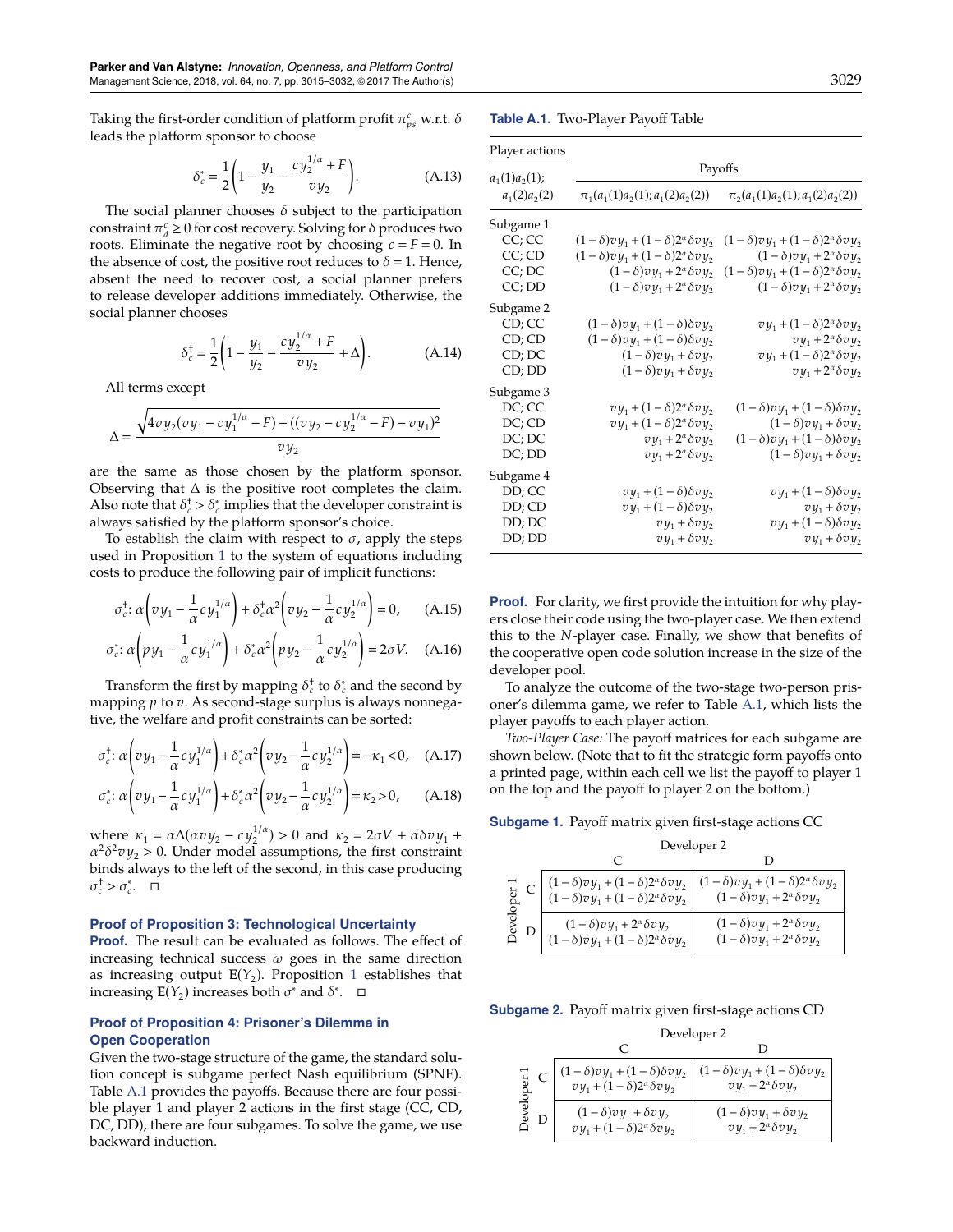**Subgame 3.** Payoff matrix given first-stage actions DC

|        | Developer 2 |                                                                                                                                |                                                                                   |  |  |
|--------|-------------|--------------------------------------------------------------------------------------------------------------------------------|-----------------------------------------------------------------------------------|--|--|
|        |             |                                                                                                                                |                                                                                   |  |  |
|        |             | $\begin{array}{c} v y_1 + (1-\delta) 2^\alpha \delta v y_2 \\ (1-\delta) v y_1 + (1-\delta) 2^\alpha \delta v y_2 \end{array}$ | $v y_1 + (1-\delta)2^{\alpha} \delta v y_2$<br>$(1 - \delta)v y_1 + \delta v y_2$ |  |  |
| evelop |             | $vy_1 + 2^{\alpha} \delta vy_2$<br>$(1 - \delta)v y_1 + (1 - \delta)\delta v y_2$                                              | $vy_1 + 2^{\alpha} \delta vy_2$<br>$(1-\delta)v\,y_1+\delta v\,y_2$               |  |  |

**Subgame 4.** Payoff matrix given first-stage actions DD

|   |   | Developer 2                                                                                         |                                                          |  |  |  |
|---|---|-----------------------------------------------------------------------------------------------------|----------------------------------------------------------|--|--|--|
|   |   |                                                                                                     |                                                          |  |  |  |
| ž |   | $\begin{array}{l} v\,y_1 + (1-\delta)\delta v\,y_2 \\ v\,y_1 + (1-\delta)\delta v\,y_2 \end{array}$ | $vy_1 + (1 - \delta)\delta vy_2$<br>$vy_1 + \delta vy_2$ |  |  |  |
|   | D | $\begin{array}{c} vy_1 + \delta vy_2\\ vy_1 + (1-\delta) \delta vy_2 \end{array}$                   | $vy_1 + \delta vy_2$<br>$vy_1 + \delta vy_2$             |  |  |  |

In each of the four subgames, action D dominates action C. Thus, DD is a Nash equilibrium in each of the subgames. We then solve the stage 1 game as follows.

**Stage 1.** Payoff matrix after promotion of solutions to subgames 1–4

|  | Developer 2                                                                                                             |                                                                       |  |  |
|--|-------------------------------------------------------------------------------------------------------------------------|-----------------------------------------------------------------------|--|--|
|  |                                                                                                                         |                                                                       |  |  |
|  | $\begin{array}{c}\n(1-\delta)v y_1 + 2^{\alpha} \delta v y_2 \\ (1-\delta)v y_1 + 2^{\alpha} \delta v y_2\n\end{array}$ | $(1 - \delta)v y_1 + \delta v y_2$<br>$vy_1 + 2^{\alpha} \delta vy_2$ |  |  |
|  | $vy_1 + 2^{\alpha} \delta vy_2$<br>$(1-\delta)v y_1 + \delta v y_2$                                                     | $vy_1 + \delta vy_2$<br>$vy_1 + \delta vy_2$                          |  |  |

Stage 1 analysis: First, assume that player 1 picks C. Then player 2's best response is to choose D. Now assume that player 1 chooses D. Player 2's best response is D. Now assume that player 2 chooses D. Player 1's best response is D.

Thus,  $s_i = (s_i^1, s_i^{\text{CC}}, s_i^{\text{CD}}, s_i^{\text{DC}}, s_i^{\text{DD}}) = (\hat{D}, D, D, D, D)$  is a subgame perfect Nash equilibrium strategy for both developers. □

*N-Player Case:* Table [A.2](#page-16-0) lays out the payoffs C(*i*) and D(*i*) that a single player faces where *i* is the number of cooperating players among the remaining *N* −1 players.

Any single player's best response to the *N* −1 other players is always to defect. That is, at each stage,  $D(i) > C(i)$ .

Consider the two-stage game where *N* developers ( $N \geq 2$ ) choose to cooperate or defect in each stage. Denote as  $n_i \in$ 

<span id="page-16-0"></span>**Table A.2.** Individual Payoffs Under Decisions Made by the Remaining *N* −1 Players

|                                      |              | Number (i) of cooperators<br>among the remaining $(N-1)$ players |              |        |                      |
|--------------------------------------|--------------|------------------------------------------------------------------|--------------|--------|----------------------|
|                                      |              |                                                                  |              |        | $N-1$                |
| Single player<br>Cooperate<br>Defect | C(0)<br>D(0) | C(1)                                                             | C(2)<br>D(2) | .<br>. | $C(N-1)$<br>$D(N-1)$ |

[0, *N*] the number of developers who cooperate in stage  $i \in \{1, 2\}.$ 

**Proof.** We prove via backward induction.

At the beginning of stage 2, given that there are  $n_1 \in [0, N]$ developers who have already cooperated in stage 1, if a developer is among those  $n_1$  cooperating developers in stage  $1$ , her stage 2 payoff of continuing to cooperate is

$$
\pi_2(CC \mid n_1) = (1 - \delta)n_1^{\alpha} \delta v y_2, \tag{A.19}
$$

where CC represents cooperating in both periods. Alternatively, she can switch to defect in stage 2 and receive a payoff of

<span id="page-16-1"></span>
$$
\pi_2(CD \mid n_1) = n_1^{\alpha} \delta v y_2.
$$
 (A.20)

Since  $\pi_2(CD \mid n_1) > \pi_2(CC \mid n_1)$  when  $\delta > 0$  and  $n_1 > 0$ ,<sup>[13](#page-17-41)</sup> a stage 1 cooperating developer chooses to defect in stage 2.

Otherwise, if a developer is among those  $n_1$  defecting developers in stage 1, her stage 2 payoff of continuing to defect is

$$
\pi_2(DD \mid n_1) = (n_1 + 1)^{\alpha} \delta v y_2, \tag{A.21}
$$

and the payoff for switching to cooperate in stage 2 is

$$
\pi_2(DC \mid n_1) = (1 - \delta)(n_1 + 1)^{\alpha} \delta v y_2.
$$
 (A.22)

<span id="page-16-2"></span>Again  $\pi_2(DD \mid n_1) > \pi_2(DC \mid n_1)$  when  $\delta > 0$  and  $n_1 \in$  $[0, N)$ .<sup>[14](#page-17-42)</sup> The above analysis shows that the unique Nash equilibrium for stage 2 is all developers defect (i.e.,  $n_2^* = 0$ ).

Now consider stage 1. The SPNE in period 2 has shown that all developers would defect in stage 2. There are only two possible equilibrium outcomes of  $n_1$ : (1)  $n_1 = 0$ , (2)  $n_1 \in (0, N]$ .

*Outcome* 1.  $n_1 = 0$ , all developers defect in stage 1. A developer's stage 1 payoff of deviating from  $n_1 = 0$  is

$$
\pi_1(C \mid n_1 = 0) = (1 - \delta)v y_1 + \delta v y_2. \tag{A.23}
$$

The payoff she receives by continuing to defect in stage 1 is

$$
\pi_1(D \mid n_1 = 0) = v y_1 + \delta v y_2. \tag{A.24}
$$

Since  $\pi_1(C \mid n_1 = 0) < \pi_1(D \mid n_1 = 0)$  when  $\delta > 0$ ,  $n_1^* = 0$  constitutes a Nash equilibrium because no developer has an incentive to deviate.

*Outcome* 2*.*  $n_1 \in (0, N]$ . At equilibrium, there exists at least one cooperating developer at stage 1. However, her payoff for cooperating is

$$
\pi_1^C(C \mid n_1 \in (0, N)) = (1 - \delta) v y_1 + n_1^{\alpha} \delta v y_2. \tag{A.25}
$$

If she switches to defect, her payoff becomes

$$
\pi_1^{\rm C}({\rm D}\,|\,\,n_1\in (0,N))=v\,y_1+n_1^\alpha\delta v\,y_2.\eqno({\rm A}.26)
$$

Since  $\pi_1^C(D \mid n_1 \in (0, N)) > \pi_1^C(C \mid n_1 \in (0, N))$ , a cooperating developer has an incentive to deviate. Thus,  $n_1 \in (0, N]$  does not constitute a Nash equilibrium.

Combing the above two cases, we conclude that there is a unique equilibrium at stage 1 where  $n_1^* = 0$ . Taking together our two-stage backward induction analysis, the unique pure strategy equilibrium is  $n_i^* = 0$  for  $i \in \{1, 2\}$ . □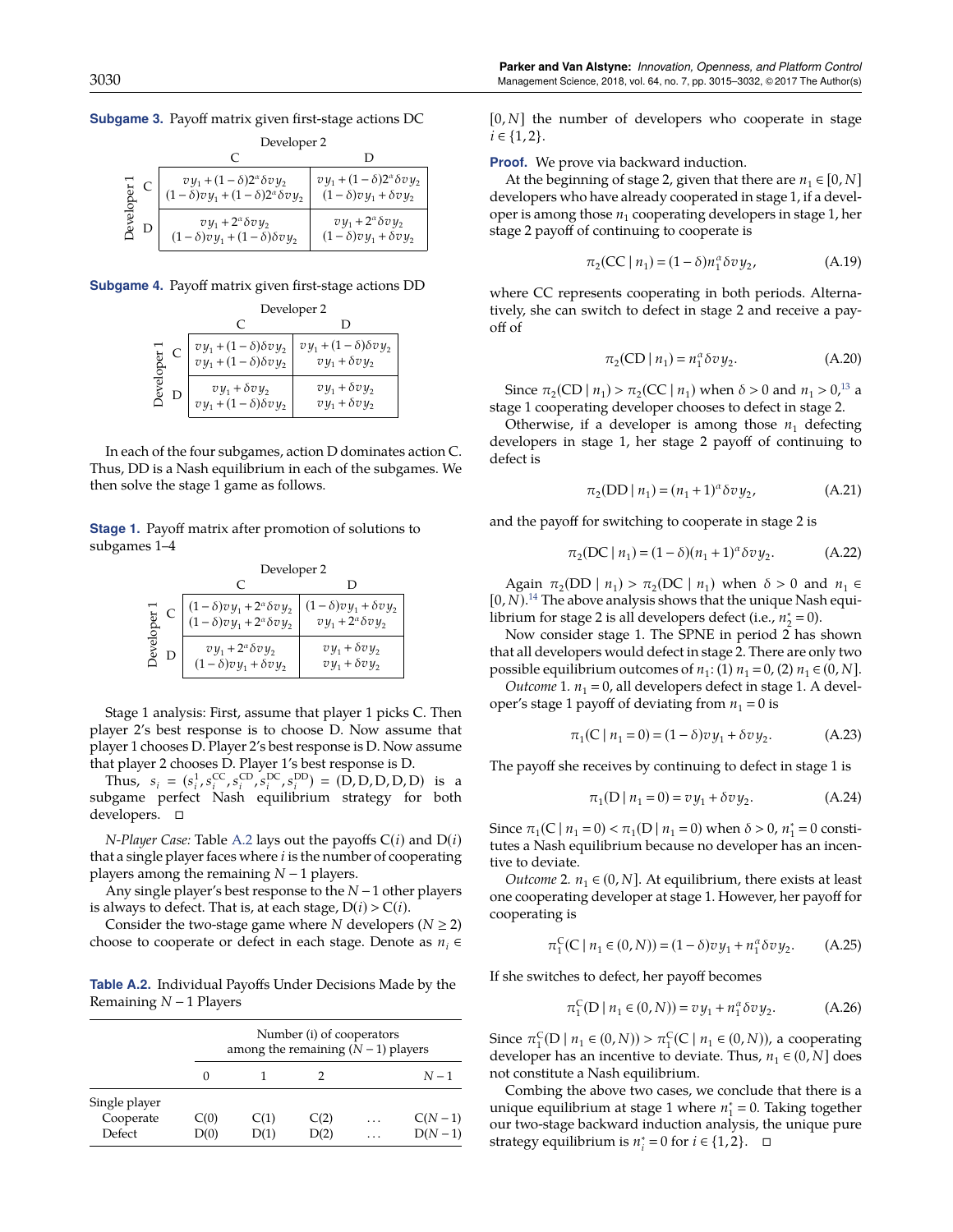# **Proof of Proposition [5:](#page-10-0) Threshold for Developers to Prefer a Strong Platform Sponsor**

**Proof.** Compare the cooperative outcome  $(1 - \delta)v y_1 +$  $N^{\alpha} \delta v y_2$  to the uncooperative outcome  $v y_1 + \delta v y_2$ . Noting that  $y_2 > y_1$  when  $t < \infty$ , algebra reduces the relative outcomes to the required bound.  $\square$ 

# **Endnotes**

<span id="page-17-0"></span>**[1](#page-1-0)**Apple (\$618 billion), Alphabet (Google) (\$539 billion), Microsoft (\$483 billion), Berkshire Hathaway (\$402 billion), Amazon (\$356 billion) (Bloomberg and Thomson Reuters, accessed January 18, 2017). The platform distinction is based on the presence or absence of a developer ecosystem.

<span id="page-17-2"></span>**[2](#page-1-1)**Based on the lead firm's appropriation and redistribution of thirdparty technology, recipes, designs, blueprints, or fitness plans that users developed as complements to products or services provided by the lead firm. For details on the McCormick and Nike platforms, see Wacksman and Stutzman [\(2014\)](#page-18-34).

<span id="page-17-3"></span>**[3](#page-2-0)**Guido Jouret (CTO Emerging Markets Group, Cisco Systems Inc.), interview conducted via telephone by the authors and Jason Amaral, September 8, 2006.

<span id="page-17-27"></span><sup>[4](#page-5-3)</sup>Choosing  $\sigma$  > 1 would require sponsors to either borrow internally or externally to support the additional subsidy.

<span id="page-17-28"></span>**[5](#page-5-4)**As of this writing, Amazon, Apple, Facebook, Microsoft, and Sales-Force charge 30%. Silicon Valley venture capitalist Bill Gurley identifies platform fees ranging from 1.9% to 70%. This suggests that a 50% split is a reasonable approximation (see Gurley [2013\)](#page-17-43). Comparative statics are robust to choice of royalty.

<span id="page-17-29"></span>**[6](#page-6-5)** In practice, the 18–24 month window used by Cisco and SAP seems much more realistic for technology and software than the 20-year period granted under U.S. patent law.

<span id="page-17-31"></span>**[7](#page-7-3)**Thomas Spandl (SAP Vice President of Ecosystems) interview conducted via telephone by the authors, July 18, 2011.

<span id="page-17-32"></span><sup>[8](#page-7-4)</sup>This formulation includes the standard quadratic form  $cy^2$  as a special case (i.e.,  $\alpha = \frac{1}{2}$ ) but allows cost to fall with improved technology. In this way, increasing (decreasing)  $\alpha$  serves both to increase (decrease) output and reduce (increase) costs.

<span id="page-17-33"></span><sup>[9](#page-9-2)</sup>Note that  $s_1^{\text{CC}}$  is the action that player 1 chooses given that both players cooperated in stage 1. Similarly,  $s_{1}^{\rm CD}$  is the action that player 1 chooses given that player 1 cooperated and player 2 defected in stage 1. Note that  $s_1^{\text{DC}}, s_1^{\text{DD}}$  have analogous meanings.

<span id="page-17-34"></span>**[10](#page-10-2)**We thank Jason Woodard for the insight that governing spillovers can apply also to SSOs.

<span id="page-17-39"></span>**[11](#page-12-0)**We thank a reviewer for this observation.

<span id="page-17-40"></span>**[12](#page-14-3)**This requires some tedious algebraic manipulation that can be carried out mechanically using software such as mathematica.

<span id="page-17-41"></span><sup>[13](#page-16-1)</sup>The case of  $n_1 = 0$  does not exist if there is at least one cooperating developer in stage 1.

<span id="page-17-42"></span><sup>[14](#page-16-2)</sup>The case of  $n_1 = N$  does not exist if there is at least one defecting developer in stage 1.

#### **References**

- <span id="page-17-4"></span>Andreessen M (2007) The three kinds of platforms you meet on the Internet. *Pmarchive* (blog) (September 16), [http://pmarchive](http://pmarchive.com/three_kinds_of_platforms_you_meet_on_the_internet.html) [.com/three\\_kinds\\_of\\_platforms\\_you\\_meet\\_on\\_the\\_internet.html.](http://pmarchive.com/three_kinds_of_platforms_you_meet_on_the_internet.html)
- <span id="page-17-25"></span>Audretsch DB, Feldman MP (1996) R&D spillovers and the geography of innovation and production. *Amer. Econom. Rev.* 86(3): 630–640.
- <span id="page-17-24"></span>Bakos Y, Brynjolfsson E (1998) Bundling information goods: Pricing, profits and efficiency. *Management Sci.* 45(12):1613–1630.
- <span id="page-17-35"></span>Baldwin C, Woodard J (2009) The architecture of platforms: A unified view. Gawer A, ed. *Platforms, Markets and Innovation*, Chapter 2 (Edward Elgar Publishing Limited, Cheltenham, UK), 131–162.
- <span id="page-17-21"></span>Benkler Y (2002) Coase's penguin, or, Linux and "the nature of the firm." *Yale Law J.* 112(3):369–446.
- <span id="page-17-9"></span>Bessen J, Maskin E (2009) Sequential innovation, patents, and imitation. *RAND J. Econom.* 40(4):611–635.
- <span id="page-17-12"></span>Boudreau K (2010) Open platform strategies and innovation: Granting access versus devolving control. *Management Sci.* 56(10):1849–1872.
- <span id="page-17-19"></span>Ceccagnoli M, Forman C, Huang P, Wu DJ (2012) Cocreation of value in a platform ecosystem: The case of enterprise software. *MIS Quart. Management Inform. Systems* 36(1):263–290.
- <span id="page-17-5"></span>Cerf V (2012) Remarks at the digital broadband migration: The dynamics of disruptive innovation: Internet speculations. *J. Telecomm. High Tech. L.* 10:21.
- <span id="page-17-8"></span>Chang HF (1995) Patent scope, antitrust policy, and cumulative innovation. *RAND J. Econom.* 26(1):34–57.
- <span id="page-17-1"></span>Chesbrough HW (2003) *Open Innovation: The New Imperative for Creating and Profiting from Technology* (Harvard Business Publishing, Boston).
- <span id="page-17-26"></span>Edwards S (2001) Openness, productivity and growth: What do we really know? *Econom. J.* 108(447):383–398.
- <span id="page-17-23"></span>Eisenberg MA (1976) Private ordering through negotiation: Disputesettlement and rulemaking. *Harvard Law Rev.* 89(4):637–681.
- <span id="page-17-22"></span>Eisenmann T, Parker G, Van Alstyne M (2009) Opening platforms: How, when and why? Gawer A, ed. *Platforms, Markets and Innovation*, Chap. 6 (Edward Elgar Publishing Limited, Cheltenham, UK), 131–162.
- <span id="page-17-13"></span>Eisenmann T, Parker G, Van Alstyne M (2011) Platform envelopment. *Strategic Management J.* 32(12):1270–1285.
- <span id="page-17-11"></span>Enkel E, Gassmann O, Chesbrough H (2009) Open R&D and open innovation: Exploring the phenomenon. *R&D Management* 39(4):311–316.
- <span id="page-17-14"></span>Evans DS, Hagiu A, Schmalensee R (2006) *Invisible Engines: How Software Platforms Drive Innovation and Transform Industries* (MIT Press, Cambridge, MA).
- <span id="page-17-36"></span>Fine CH (1999) *Clockspeed: Winning Industry Control in the Age of Temporary Advantage* (Basic Books, New York).
- <span id="page-17-38"></span>Garvin J (2016) Platform wars: The battle for developers. Presentation, MIT Platform Strategy Summit, July 15, Cambridge, MA, [https://evansdata.com/\\_download/share/MIT-Presentation](https://evansdata.com/_download/share/MIT-Presentation_%20EDC_%20Janel%20Garvin.pdf) [\\_%20EDC\\_%20Janel%20Garvin.pdf.](https://evansdata.com/_download/share/MIT-Presentation_%20EDC_%20Janel%20Garvin.pdf)
- <span id="page-17-15"></span>Gawer A, Cusumano MA (2002) *Platform Leadership: How Intel, Microsoft, and Cisco Drive Industry Innovation* (Harvard Business Publishing, Boston).
- <span id="page-17-16"></span>Gawer A, Cusumano MA (2008) How companies become platform leaders. *MIT Sloan Management Rev.* 49(2):28–35.
- <span id="page-17-17"></span>Gawer A, Henderson R (2007) Platform owner entry and innovation in complementary markets: Evidence from Intel. *J. Econom. Management Strategy* 16(1):1–34.
- <span id="page-17-10"></span>Gilbert R, Shapiro C (1990) Optimal patent length and breadth. *RAND J. Econom.* 21(1):106–112.
- <span id="page-17-6"></span>Gillette F (2011) The rise and inglorious fall of MySpace. *Bus. Week* (June 27):52–59.
- <span id="page-17-7"></span>Green JR, Scotchmer S (1995) On the division of profit in sequential innovation. *RAND J. Econom.* 26(1):20–33.
- <span id="page-17-43"></span>Gurley B (2013) A rake too far: Optimal platform pricing strategy. *Above the Crowd* (April 18), [http://abovethecrowd.com/2013/](http://abovethecrowd.com/2013/04/18/a-rake-too-far-optimal-platformpricing-strategy/) [04/18/a-rake-too-far-optimal-platformpricing-strategy/.](http://abovethecrowd.com/2013/04/18/a-rake-too-far-optimal-platformpricing-strategy/)
- <span id="page-17-18"></span>Hagiu A, Wright J (2015) Multi-sided platforms. *Internat. J. Indust. Organ*. 43(November):162–174.
- <span id="page-17-20"></span>Hargadon A (2003) *How Breakthroughs Happen: The Surprising Truth About How Companies Innovate* (Harvard Business Publishing, Boston).
- <span id="page-17-37"></span>Heller MA, Eisenberg RS (1998) Can patents deter innovation? The anticommons in biomedical research. *Science* 280(5364):698–701.
- <span id="page-17-30"></span>Hof R (2013) IPO filing: Twitter still losing big money even as 2012 revenues tripled. *Forbes* (October 3), [https://www.forbes.com/](https://www.forbes.com/sites/roberthof/2013/10/03/revealed-in-ipo-filing-twitter-still-losing-big-money-even-as-2012-revenue-tripled-to-317-million/#3ec7e529424a) [sites/roberthof/2013/10/03/revealed-in-ipo-filing-twitter-still](https://www.forbes.com/sites/roberthof/2013/10/03/revealed-in-ipo-filing-twitter-still-losing-big-money-even-as-2012-revenue-tripled-to-317-million/#3ec7e529424a) [-losing-big-money-even-as-2012-revenue-tripled-to-317-million/](https://www.forbes.com/sites/roberthof/2013/10/03/revealed-in-ipo-filing-twitter-still-losing-big-money-even-as-2012-revenue-tripled-to-317-million/#3ec7e529424a) [#3ec7e529424a.](https://www.forbes.com/sites/roberthof/2013/10/03/revealed-in-ipo-filing-twitter-still-losing-big-money-even-as-2012-revenue-tripled-to-317-million/#3ec7e529424a)